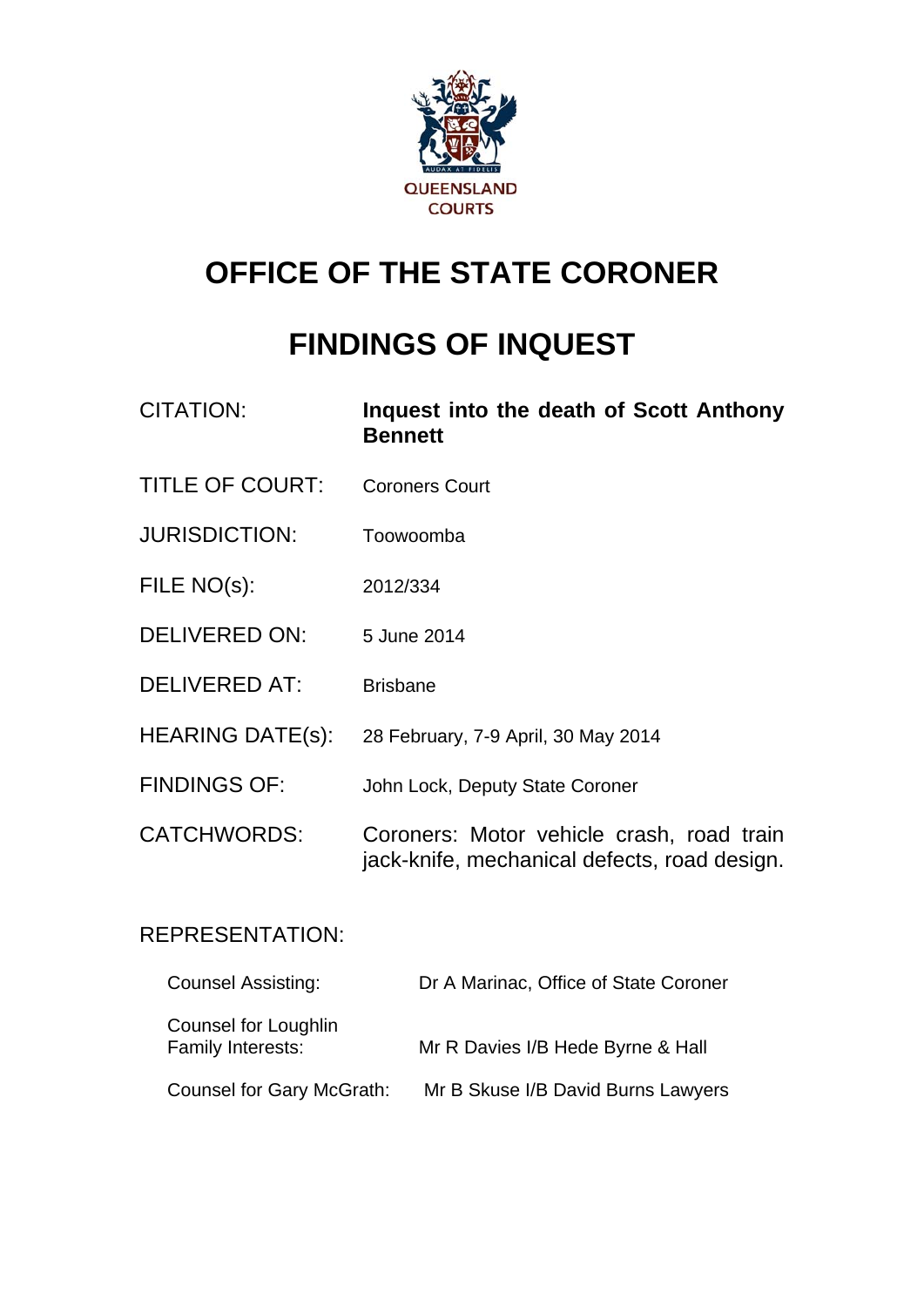# **Table of Contents**

| The Admissibility of Evidence and the Standard of Proof 2           |  |
|---------------------------------------------------------------------|--|
|                                                                     |  |
|                                                                     |  |
|                                                                     |  |
| FCU report on Scene Observations and Conditions4                    |  |
|                                                                     |  |
|                                                                     |  |
|                                                                     |  |
|                                                                     |  |
|                                                                     |  |
|                                                                     |  |
|                                                                     |  |
|                                                                     |  |
|                                                                     |  |
|                                                                     |  |
| Company Structure and Ownership of Prime Mover and Trailers 17      |  |
|                                                                     |  |
|                                                                     |  |
|                                                                     |  |
| Remedial works undertaken by TMR and proposed remedial works23      |  |
| Anti-locking Braking Systems (ABS) and Electronic Stability Control |  |
|                                                                     |  |
|                                                                     |  |
|                                                                     |  |
|                                                                     |  |
|                                                                     |  |
|                                                                     |  |
|                                                                     |  |
|                                                                     |  |
|                                                                     |  |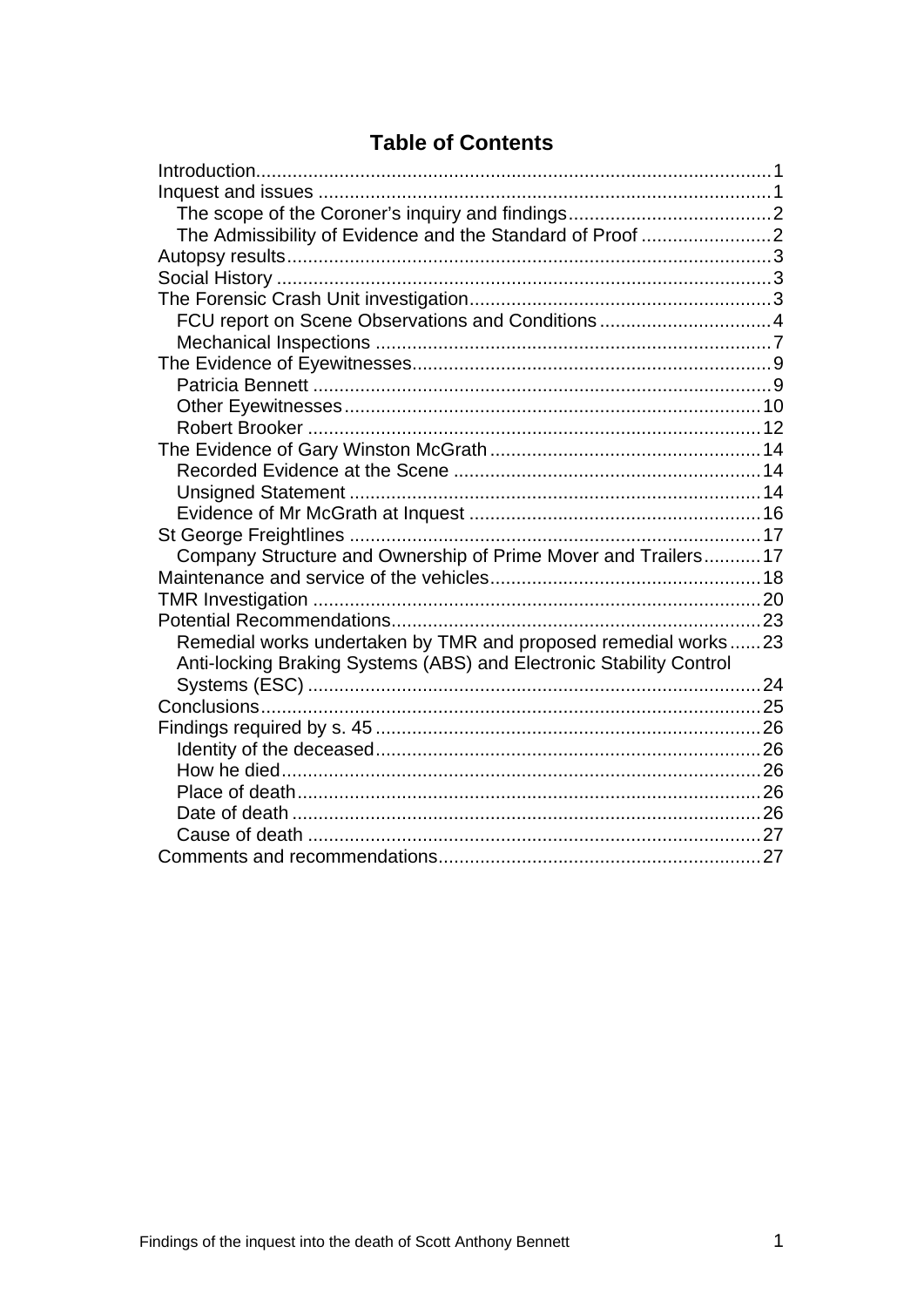# <span id="page-2-0"></span>**Introduction**

Scott Anthony Bennett was driving a four-wheel-drive (4 WD) towing a caravan on 25 January 2012. His wife was a passenger and they were heading west on the Warrego Highway, near Jondaryan. The roads were wet from recent rain.

At the same time, a prime mover road train attached with two semitrailers and a dolly, was approaching from the opposite direction. The prime mover crossed into the westbound lane of travel and was seen to be moving in a sideways direction directly towards Mr Bennett's motor vehicle. There was no opportunity for Mr Bennett to take evasive action and a collision occurred with the front left-hand passenger side of the prime mover causing catastrophic damage to the 4 WD. Mr Bennett suffered serious injuries, which caused his death at the scene. His wife suffered serious injuries but she survived the collision.

The driver of the road train provided a short interview with police at the scene. Subsequently he and his employer, St George Freightlines, refused to cooperate with the police or coronial investigation.

The Forensic Crash Unit investigated the circumstances of the crash. The road train was the subject of a mechanical inspection and the opinion produced was that it was in an overall dangerous condition with reduced efficiency and unpredictable braking characteristics due to imbalances within the brake systems. As well there were suspension faults in the two trailers.

The Department of Transport and Main Roads (TMR) also prepared a detailed report concerning the surface friction of the road at the scene as well as a safety analysis of the configuration of the intersection. Concerns in relation to both of these matters were expressed.

## <span id="page-2-1"></span>**Inquest and issues**

Mrs Bennett requested that an inquest be held. Given there were some considerable uncertainties in relation to a number of issues, a decision was made to hold an inquest. The issues established at a pre-inquest hearing were as follows:

- 1. The issues outlined in section 45(2) of the *Coroners Act 2003*, namely the identity of the deceased person; when, where and how he died; what caused his death; and the circumstances leading to the death.
- 2. The driving conduct of the driver of the road train heavy vehicle involved in the collision as well as the mechanical condition of the road train.
- <span id="page-2-2"></span>3. The condition, layout, and engineering of the roadway and road surface at, and near, the site of the collision.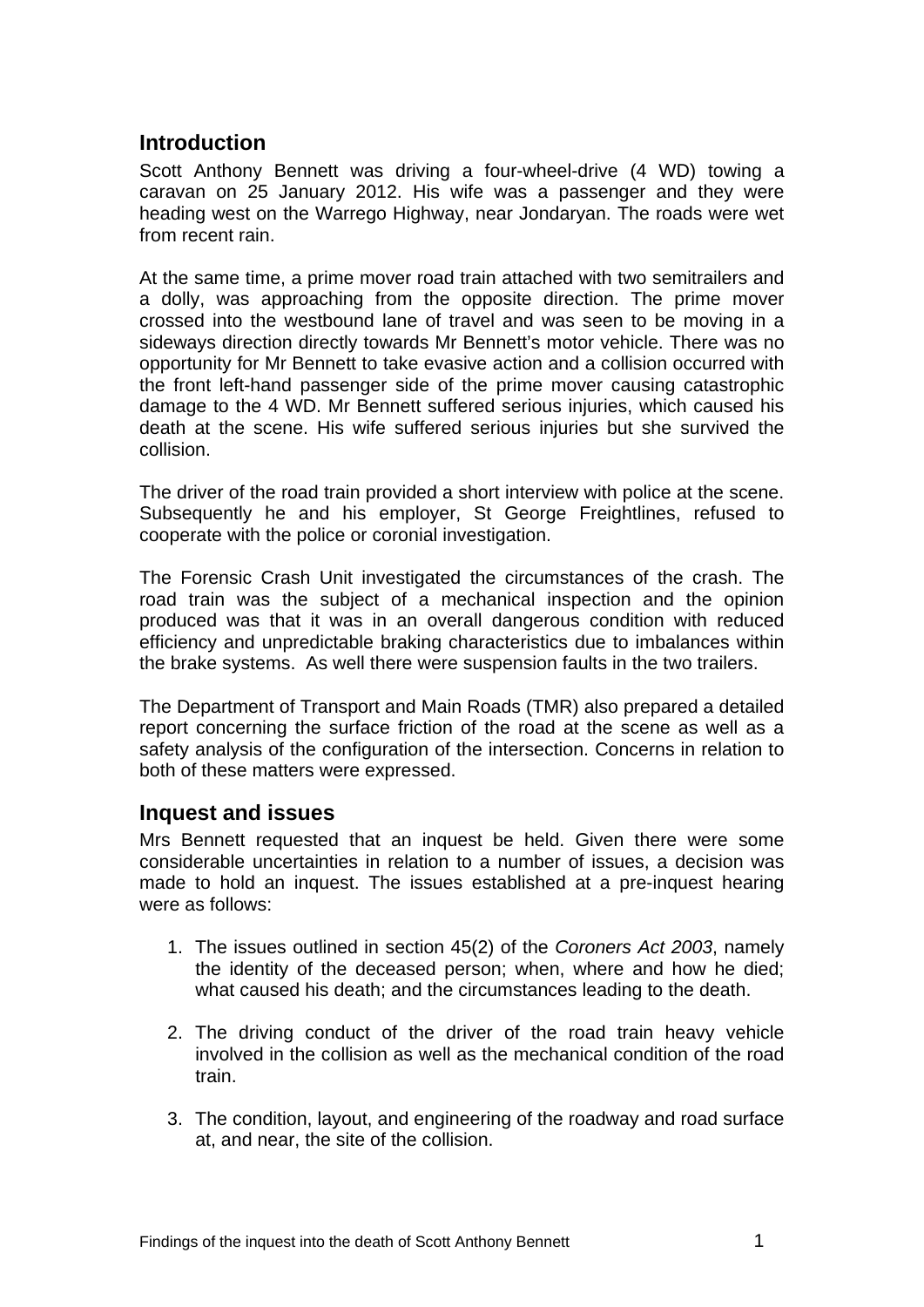4. Whether there are ways to prevent a similar death from occurring in the future.

#### <span id="page-3-0"></span>**The scope of the Coroner's inquiry and findings**

There has been considerable litigation concerning the extent of a coroner's jurisdiction to inquire into the circumstances of a death. The authorities clearly establish that the scope of an inquest goes beyond merely establishing the medical cause of death.

An inquest is not a trial between opposing parties but an inquiry into the death. The focus is on discovering what happened, not on ascribing guilt, attributing blame or apportioning liability.

The purpose is to inform the family and the public of how the death occurred with a view to reducing the likelihood of similar deaths. As a result, the Act authorises a coroner to make preventive recommendations concerning public health or safety, the administration of justice or ways to prevent deaths from happening in similar circumstances in future. However, a coroner must not include in the findings or any comments or recommendations, statements that a person is or maybe guilty of an offence or is or maybe civilly liable for something.

#### <span id="page-3-1"></span>**The Admissibility of Evidence and the Standard of Proof**

Proceedings in a coroner's court are not bound by the rules of evidence because the Act provides that the court '*may inform itself in any way it considers appropriate'.* That does not mean that any and every piece of information however unreliable will be admitted into evidence and acted upon. However, it does give a coroner greater scope to receive information that may not be admissible in other proceedings and to have regard to its origin or source when determining what weight should be given to the information.

This flexibility has been explained as a consequence of an inquest being a fact-finding exercise rather than a means of apportioning guilt. As already stated, it is an inquiry rather than a trial. If a witness refuses to give oral evidence at an inquest because the evidence would tend to incriminate the person, the coroner may require the witness to give evidence that would tend to incriminate the witness if satisfied it is in the public interest to do so. The evidence, when given, and any derivative evidence is not admissible against the witness in any other proceeding, other than a proceeding for perjury.

A coroner should apply the civil standard of proof, namely the balance of probabilities but the approach referred to as the *Briginshaw* sliding scale is applicable. This means that the more significant the issue to be determined, the more serious an allegation or the more inherently unlikely an occurrence, the clearer and more persuasive the evidence needed for the trier of fact to be sufficiently satisfied that it has been proven to the civil standard.

It is also clear that a coroner is obliged to comply with the rules of natural justice and to act judicially. This means that no findings adverse to the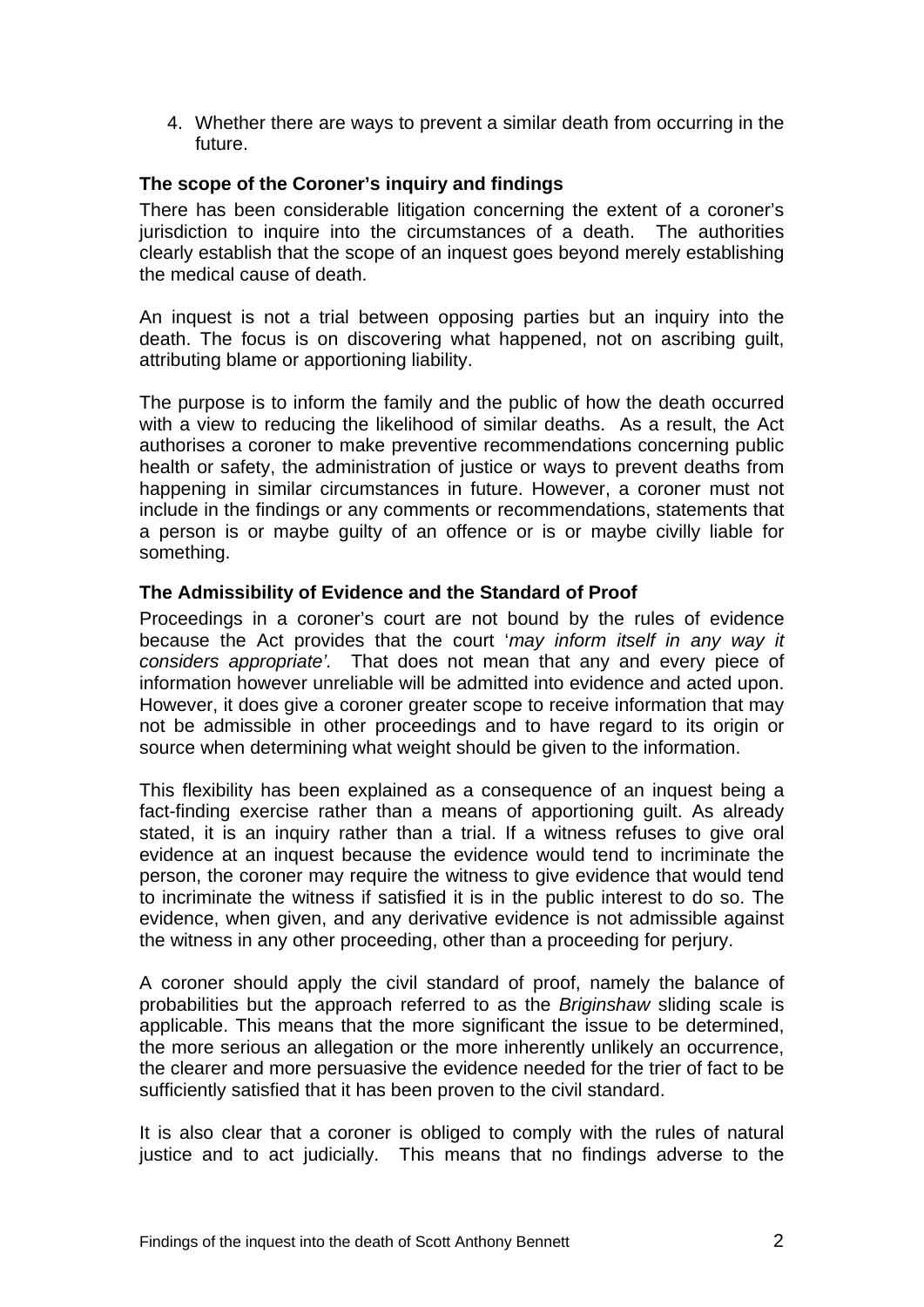interest of any party may be made without that party first being given a right to be heard in opposition to that finding.

If, from information obtained at an inquest or during the investigation, a coroner reasonably suspects a person has committed a criminal offence, the coroner must give the information to the Director of Public Prosecutions in the case of an indictable offence, and to the chief executive of the department which administers legislation creating an offence which is not indictable.

# <span id="page-4-0"></span>**Autopsy results**

An autopsy examination found multiple traumas. They included a crush injury to the right side of the chest with flail segment, multiple rib fractures and the production of a haemothorax and pneumothorax and ruptured diaphragm. There was an extensively ruptured liver with haemoperitoneum. There were multiple leg and arm fractures and a non-displaced cervical spine fracture between C5 and C6.

The cause of death was due to hypovolaemic shock due to a haemothorax and pneumothorax due to the multiple rib fractures as a result of the motor vehicle accident. The other injuries contributed.

## <span id="page-4-1"></span>**Social History**

Mr Bennett was aged 46. He had been married to Patricia Bennett since 1994. They had one daughter.

Mrs Bennett explained that camping, caravanning and boating was very much a lifestyle activity for the family. They were collecting a new caravan that day.

Mrs Bennett suffered significant personal injuries herself. She clearly remains distressed about the loss of her husband in these circumstances.

# <span id="page-4-2"></span>**The Forensic Crash Unit investigation**

A forensic examination was conducted of the scene. The Forensic Crash Unit (FCU) provided a report to the coroner. The lead investigator was Senior Constable West who was also the first response officer on the scene. SC West knows this section of the Warrego Highway well and would have driven over it up to five times a week for the past 10 years.

Although he considered the intersection in question problematic he had never seen any crashes there before.

As the first response officer he needed to manage the traffic build-up around the crash area as a matter of priority. The injured people were being attended to. Once other police arrived, he was able to speak to a number of people including the driver. He was appointed the lead FCU investigator later that afternoon. SC West has done the basic forensic crash unit training as well as having significant practical experience. Senior Constable Coote also assisted.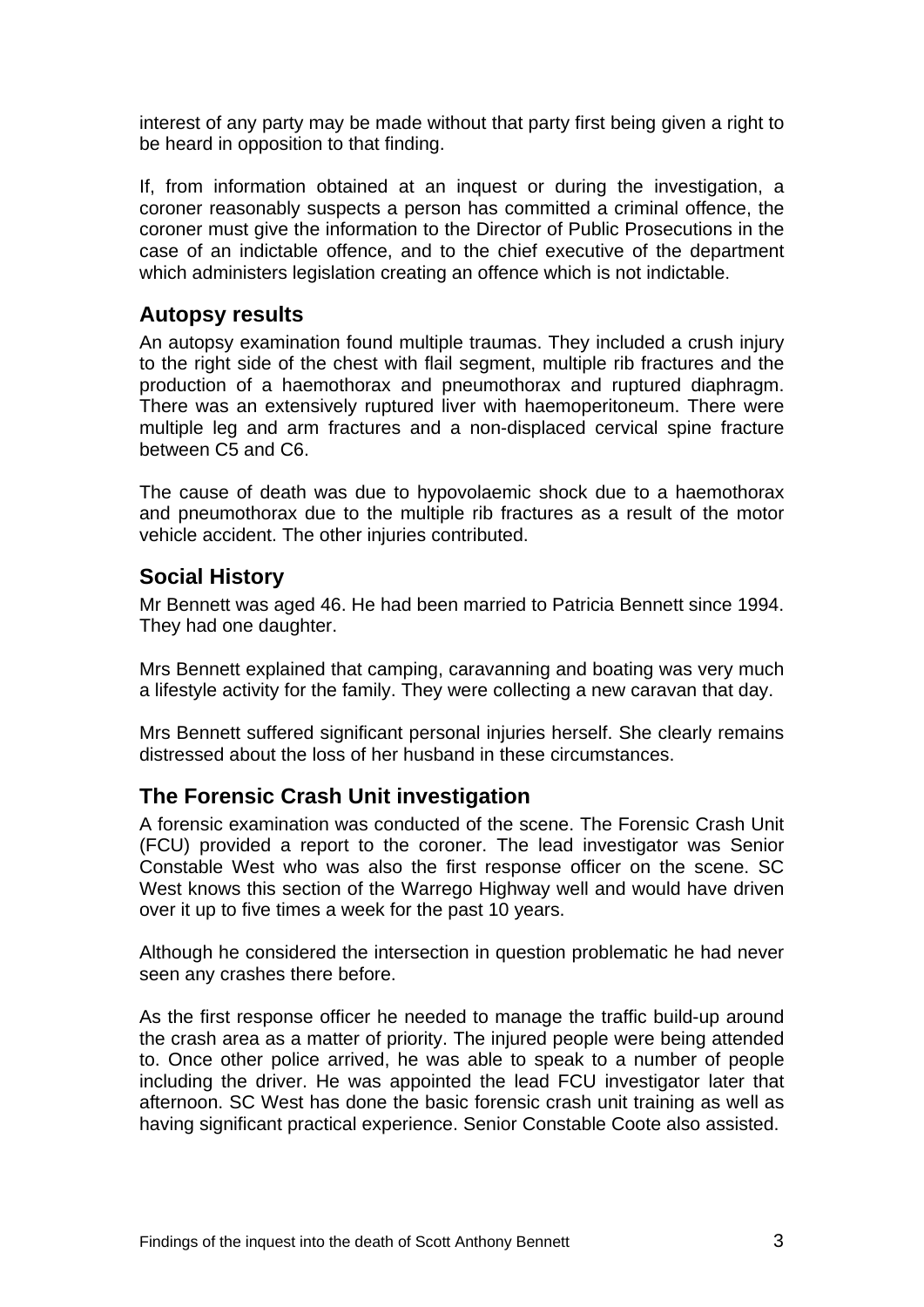#### <span id="page-5-0"></span>**FCU report on Scene Observations and Conditions**

The crash occurred at about 3pm on Wednesday, 25 January 2012. Mr Bennett, accompanied by his wife Mrs Patricia Bennett, was travelling west on the Warrego Highway, near Jondaryan. At the point of the collision, the Warrego Highway consists of two sealed lanes – one in each direction.

## **Photograph of end of overtaking lane merge and approaching the intersection**



# **Scenario Drawing showing movement of Road Train**



Although it was not raining at the time of the collision, the road surface was wet from previous rain that day.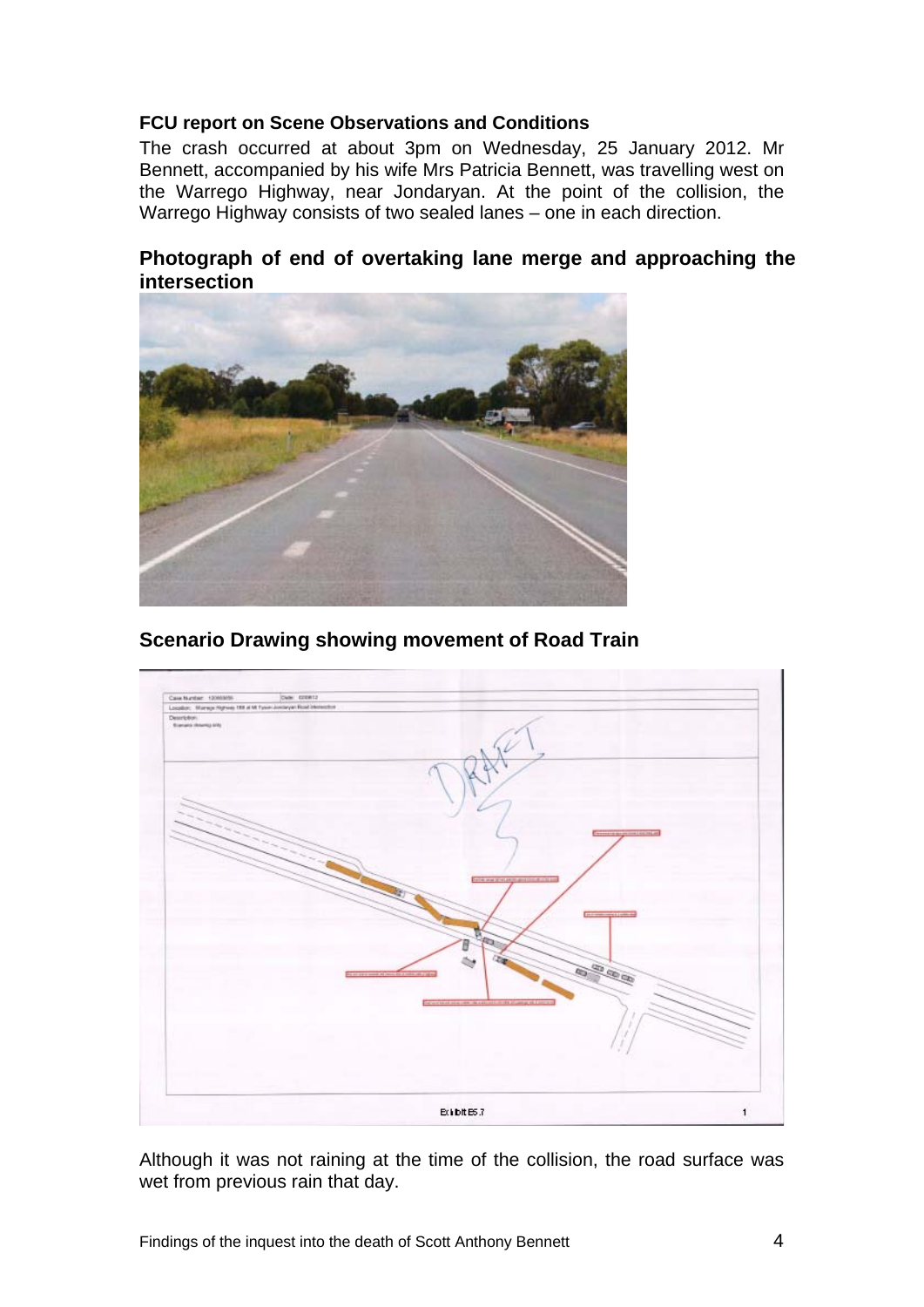Mr Bennett was driving a Mitsubishi Pajero four-wheel-drive wagon and was towing a caravan. The evidence indicates they were travelling within the default speed limit of 100 km/h.

Just after they passed (on the left) the Jondaryan Mount Tyson Road turnoff, Mr Bennett was presented with a Kenworth prime mover, to which two semitrailers (A & B trailers and a dolly) were attached in a road train configuration, driven by Gary Winston McGrath and approaching from the eastbound direction. The prime mover was seen crossing into his westbound lane of travel. The prime mover was in fact moving in a sideways direction towards Mr Bennett's vehicle.

It was estimated that Mr Bennett had about 1.56 seconds to take evasive action, having regard to the closing speeds between the two vehicles of perhaps 185 km/h. SC West stated that as a matter of practicality Mr Bennett had no opportunity or options to avoid the crash. There was nothing evident in Mr Bennett's driving conduct that contributed.

His car collided with the front left-hand passenger side of the prime mover, causing catastrophic damage to the four-wheel-drive, and destroying the caravan under tow. Mr Bennett suffered serious injuries, which caused his death at the scene. Mrs Bennett suffered serious injuries, but survived the collision. The truck driver and his passenger suffered minor injuries.

The unusual position and angle of the prime mover which collided with Mr Bennett's vehicle suggested to SC West that the road train had 'jack-knifed' prior to the collision. In particular, damage to the prime mover's driver's door and the front of the A trailer was consistent with the prime mover being in a jack-knife position with the prime mover rotated fully to the driver's side and wedged against the front driver side of the A trailer.

The evidence from a number of witnesses confirms jack-knifing only happens under braking conditions.

Of note and despite the heavy vehicle jack-knifing and sliding prior to impact, there were no tyre marks indicative of this. SC West would have expected to see skid or yaw marks on the roadway. There was only a yaw mark on the road and into the grass verge area from the rear B trailer. This indicated to the investigating officer the road surface had a low friction value.

The road surface was wet at the time of the crash due to a recent shower of rain. The road itself was sealed but TMR conducted tests of the road surface, which indicated it had deteriorated and had a differential friction value to the surrounding parts of the road surface with a low coefficient of friction making the area in question slippery, particularly when wet.

At the intersection with Jondaryan Mount Tyson Road and the Warrego Highway there are fog lines on both sides of the highway and there was a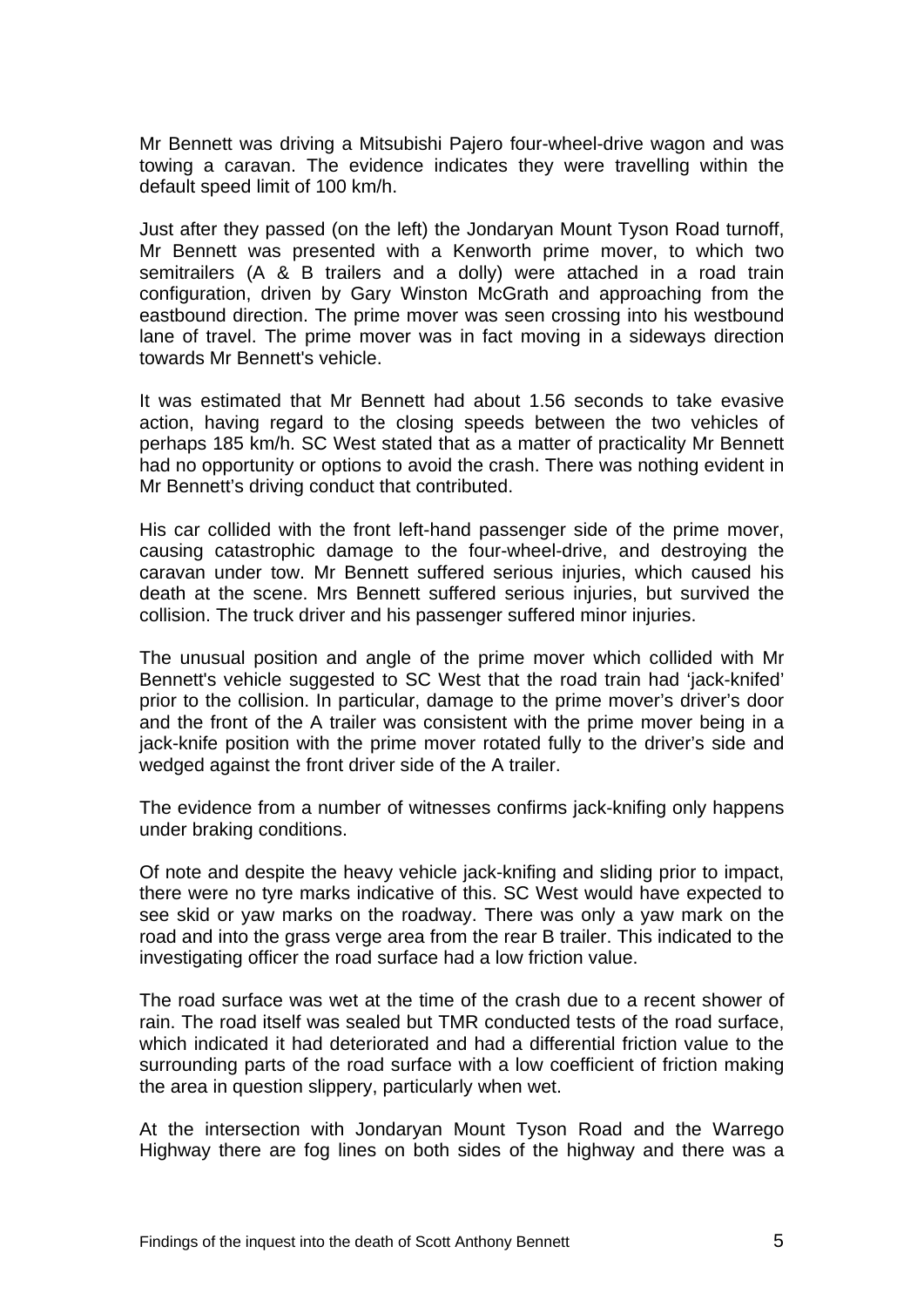double line separating both lanes of the highway. At the intersection the double line breaks to allow vehicles to turn into Jondaryan Mount Tyson Road.

On the western side of the intersection, the eastbound traffic travel on double lanes, where vehicles travelling east towards Oakey can overtake.

The eastbound double lanes merge about 96 metres prior to the Jondaryan Mount Tyson Road. At a speed of 100 km/h a vehicle would cover this distance in four seconds.

The investigation found that the road train driven by Mr McGrath pulled into the left lane enabling two vehicles to overtake the road train utilising the overtaking lane.

The road train then exited the left-hand lane in the overtaking section of the highway, and merged back into the single eastbound lane.

Opposite the intersection on the northern side of the highway, the tarmac is extended past the fog line and forms a lane, so that vehicles can pass other vehicles that are turning right into the Jondaryan Mount Tyson Road. There are no road markings or signs to indicate that another lane exists. SC West was able to confirm that the Queensland Road Rules provide that it is a legal manoeuvre for a motor vehicle to pass to the left of a motor vehicle stopped or turning right in this situation.

The investigation revealed that ahead of the road train were two vehicles stopped on the highway, waiting to turn right into Mount Tyson Road. At the same time, perhaps two or three other vehicles were in the process of taking action by veering to the left around the cars that were stationary and waiting to turn right.

A forensic examination found there were road surface skidmarks from the eastbound lane into the westbound lane and a yaw (curve) in that direction. There were skidmarks on the northern side of the road, located in the grass verge, with the skidmarks consistent with the trailers swinging around behind the prime mover.

The prime mover was searched and a driver's log book was located. The log book had not been filled in since 30 December 2011.

The driver of the prime mover submitted to a road side breath test, which was negative for alcohol. There were no drug induced indicia being displayed.

Although there is evidence of possible tampering with the disabling of the speed sensor within the Engine Control Module, witnesses who were following the road train placed the vehicle's speed within the speed limit of 100 km/h.

Senior Constable West concluded there were four major factors as to why the prime mover crossed over onto the wrong side of the road. He concluded in order of significance that the factors that influenced this were: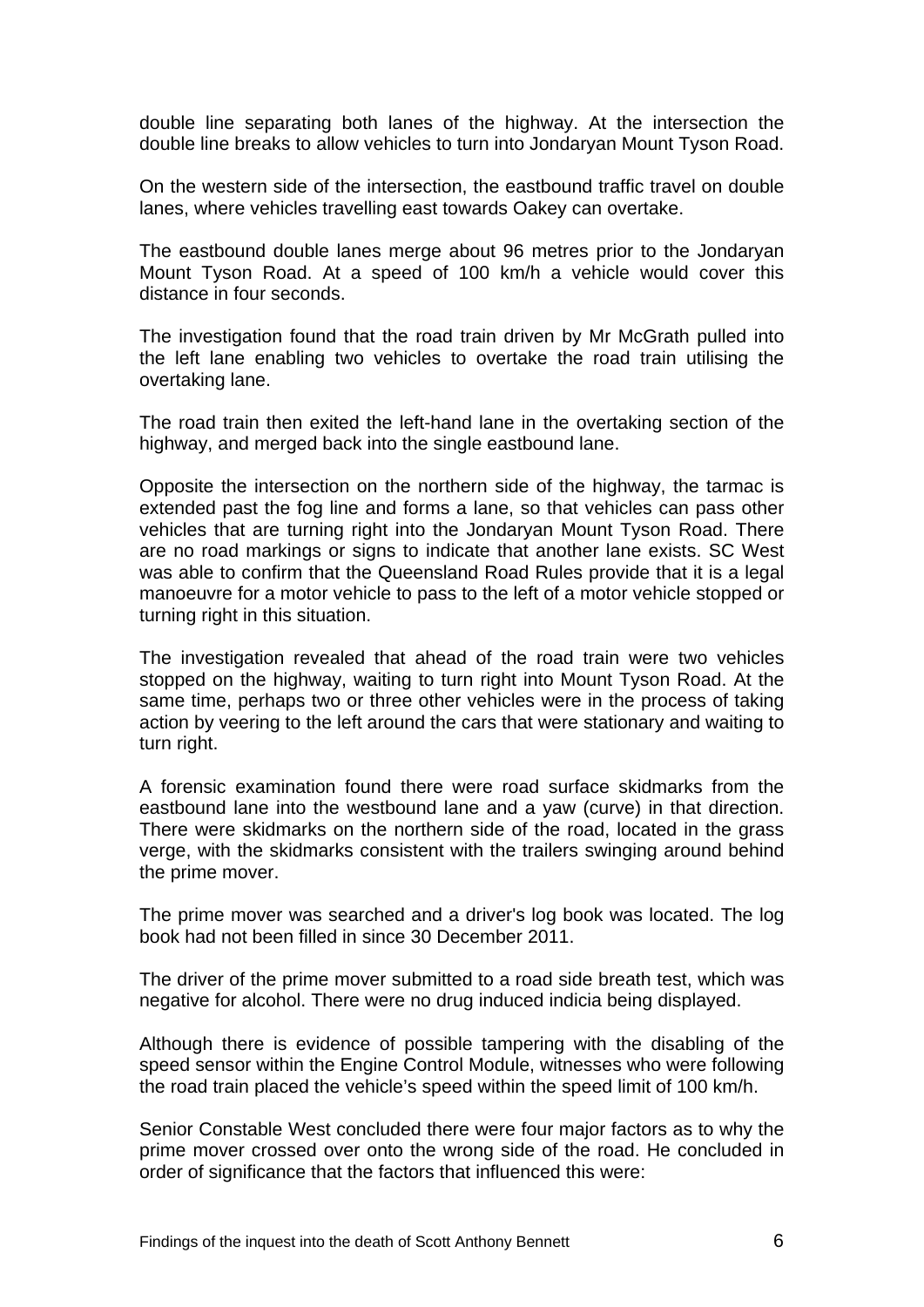- 1. The wet road surface.
- 2. The engineering of the roadway and the likelihood of the bunching up of traffic at the intersection.
- 3. The flushing of the road surface.
- 4. The mechanical condition of the prime mover and trailers.

#### <span id="page-8-0"></span>**Mechanical Inspections**

A mechanical inspection was conducted by Andrew McLaren a qualified mechanic and a Vehicle Inspection Officer of some 10 years experience for Queensland Police. Mr McLaren also had a heavy rigid truck licence and experience in the army reserve with driving trucks with trailers. At the inquest he also produced a series of photographs taken of the various vehicles and in particular areas of concern that he identified.

In relation to the prime mover he was of the opinion that it was in an unsatisfactory mechanical condition due to the non-operation of the left and right steer axle brakes due to their adjustment with excessive brake lining to brake drum clearance. Their non-operation was consistent with the front brakes being backed off to prevent steer wheel lock-up. This is apparently not an uncommon practice in the transport industry, although Mr McLaren stated he sees it less often these days. Mr Frank Loughlin indicated in his evidence the backing off of the steer brakes was the company's adopted practice. Otherwise the drive brakes were in good condition

In relation to the A trailer the Australian Code of Practice industry standards in relation to the push rod stroke of the drum brakes, which were a 30/30 design, required adjustment at 50.8 mm travel. After 50.8 mm of travel braking efficiency begins to reduce and the brakes stop operating at approximately 63.5 mm push rod travel. In this case he found the first axle left brake pushrod stroke was 55 mm and the brake linings were extensively worn with brake lining rivet contact. The first axle right brake pushrod stroke was 57 mm and the brake linings were of a satisfactory thickness, however, the lower brake shoe was misaligned and protruding from its brake drum.

The second axle left brake push rod stroke was 62 mm and the second axle right pushrod stroke was 65 mm with all brake linings extensively worn and the rivets contacting the brake drum.

He saw that the third axle left brake pushrod stroke was 52 mm and the third axle right pushrod stroke was 58 mm and all brake linings were of a satisfactory thickness.

He was of the opinion that the A trailer was in a dangerous condition due to the brakes. The efficiency of the brakes was reduced with an imbalance between the brakes.

In relation to the Dolly he noted the brakes were in an unsatisfactory condition due to the condition of the brake linings and adjustment. The first axle left brake linings were of an unsatisfactory thickness and worn to have rivet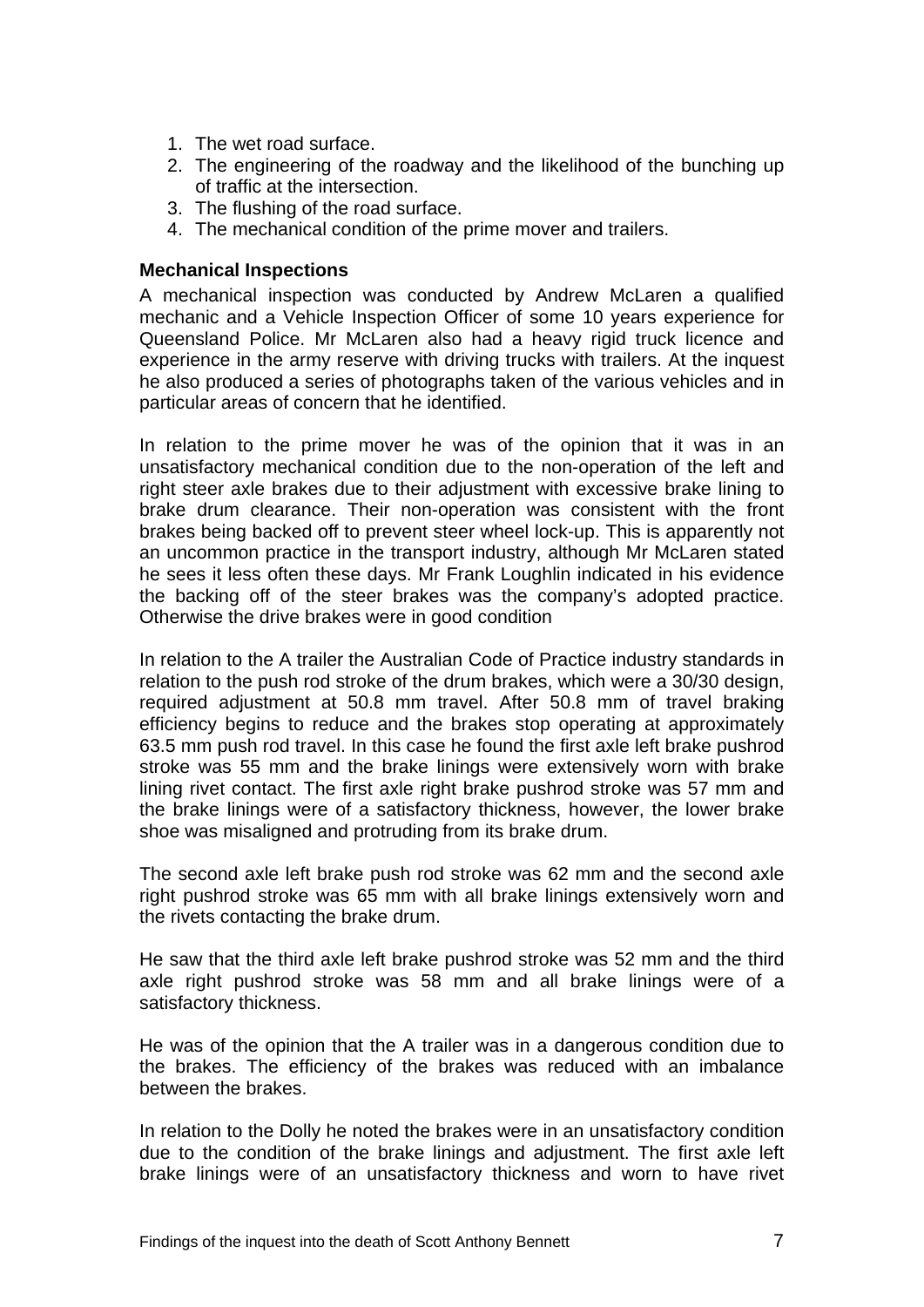contact on the brake drum. The first axle right brake lining thickness was satisfactory however worn to a replacement condition. The first axle left and right push rod strokes were 58 mm.

The second axle left brake linings were of an unsatisfactory thickness and worn to have rivet contact on the brake drum. The second axle right brake lining thickness was satisfactory however worn to a replacement condition. The second axle left pushrod stroke was 59 mm and the right pushrod stroke was 57 mm.

He inspected the suspension and saw the suspension was in an undesirable condition due to wear in all trailing arms bushes, which were worn to a replacement condition.

He was of the opinion that the Dolly was in an unsatisfactory condition due to the brakes. The efficiency of the brakes was reduced with the potential of an imbalance between the brakes.

In relation to the B trailer the first and third axle brake chambers were a 20/30 design in which the pushrod stroke required adjustment at 44.4 mm of travel. After 44.4 mm of travel braking efficiency begins to reduce and the brakes stop operating at approximately 57.2 mm of pushrod travel. The second axle was fitted with a 30/30 chamber with operating parameters as already set out.

He was of the opinion the brakes were in a potentially dangerous condition due to the unsatisfactory condition of the majority of the six brakes.

The first axle left brake pushrod stroke was 45 mm and the brake linings were in a satisfactory condition. The first axle right brake pushrod stroke was 62 mm and the brake linings had no contact on the brake drum due to an over centred S-Cam.

The second axle left brake pushrod stroke was 20 mm and the brake would have had no contact on the brake drum due to an over centred S-Cam. This had essentially seized up and was not functioning at all. The second axle right pushrod stroke was 38 mm and brake linings were extensively worn with the rivets contacting the brake drum.

The third axle left brake pushrod stroke was 48 mm and the brake linings worn with rivet contact on the brake drum. The third axle right pushrod stroke was 45 mm and its brake linings were of a satisfactory condition. He was of the opinion that the B trailer was in a potentially dangerous condition due to the brakes. The efficiency of the brakes was reduced with an imbalance between the brakes.

His overall opinion on the combination road train was that it was in an overall dangerous condition due to reduced efficiency and an unpredictable braking characteristic due to imbalances within the brake systems.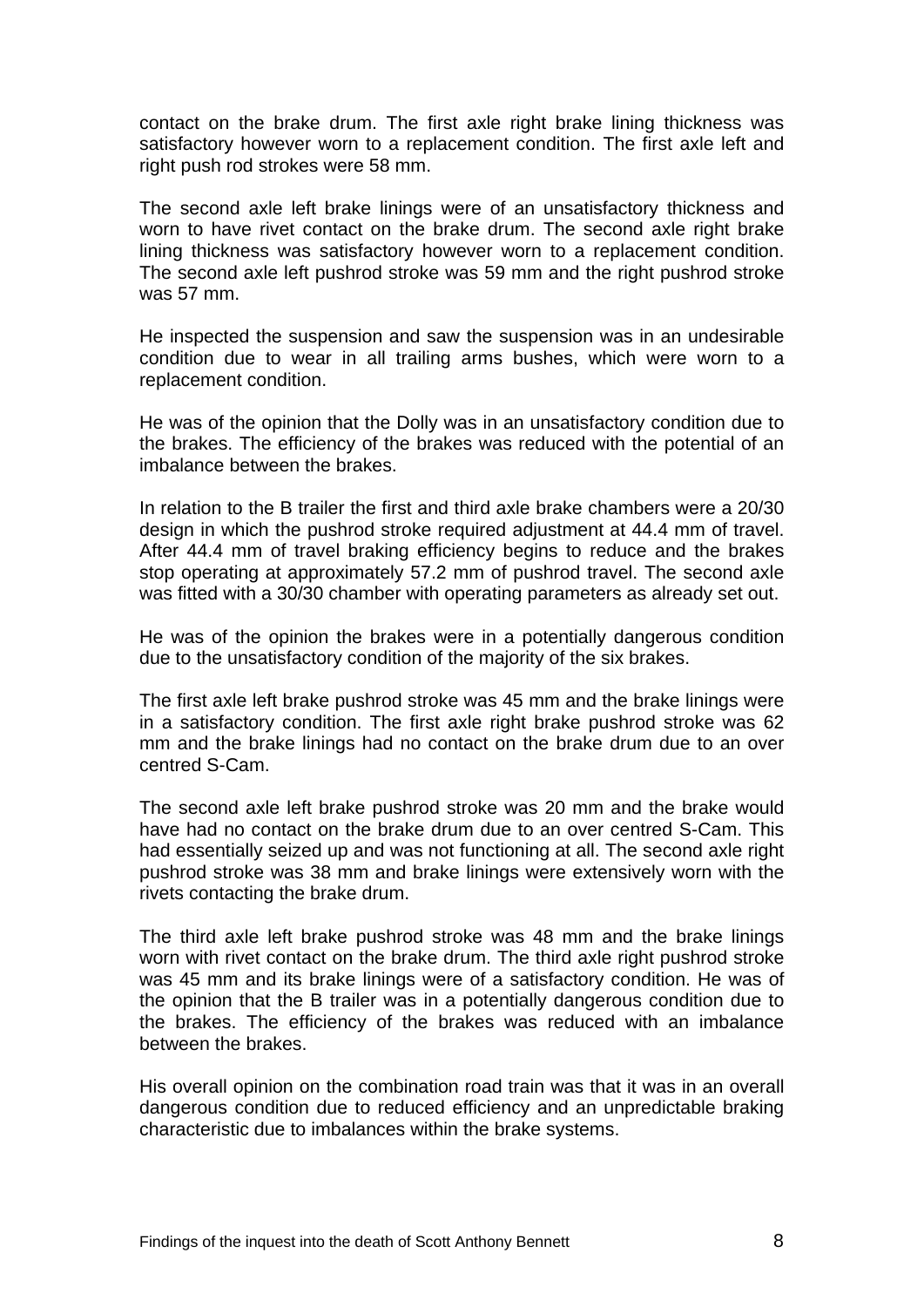He saw suspension faults in the A trailer and Dolly however these faults were not serious enough to have adversely affected vehicle operation at the time.

Mr McLaren produced a number of photographs which recorded and highlighted the concerns he observed. He did not believe most of the defects were due to accidental damage. They were consistent with long term wear and lack of maintenance. There were some areas of the brake drum, which showed rusting which was not of a recent origin. One of the push rods in the Dolly clearly showed red paint marking indicators to warn they need adiustment.

He agreed the brakes overall would have been partly operable but with reduced efficiency and an imbalance which makes it quite unpredictable and unknown as to what would happen on the road when you needed to apply emergency braking.

He quite properly conceded he could not say the extent to which the brakes contributed to what occurred but they would have to some extent.

Mr McLaren was cross examined by counsel for the Loughlin Family interests. He impressed me with his evidence, making appropriate concessions but overall his evidence was highly critical of the condition and maintenance of the braking systems.

Mr Frank Loughlin gave evidence from his extensive experience but I was not at all confident of his independence and have largely disregarded his evidence where it conflicts with Mr McLaren.

The prime mover was also subject to an inspection by Richard Lilburn, a mechanic employed by Brown and Hurley. He conducts computer downloads on heavy vehicles for servicing and monitoring requirements. He downloaded the information from the prime mover on to his laptop. Having read the download he found that the vehicle speed sensor within the Engine Control Module had been disabled. As a result, it was not possible to independently determine the vehicles pre- impact speed via the ECM. He noted that it is against the Australian Design Rule for dealers to disable the vehicle speed sensor.

Mr Loughlin stated he was unable to explain this and queried some of the speed figures that had been shown on earlier data before it had been disconnected. I find that all very convenient.

## <span id="page-10-0"></span>**The Evidence of Eyewitnesses**

#### <span id="page-10-1"></span>**Patricia Bennett**

Patricia Bennett described her husband as a very experienced, competent and good driver. They were travelling to pick up a new caravan and had organised their journey to reduce fatigue. Over the hours of the return trip, and in particular on the Gold Coast motorway and Logan Motorway, she described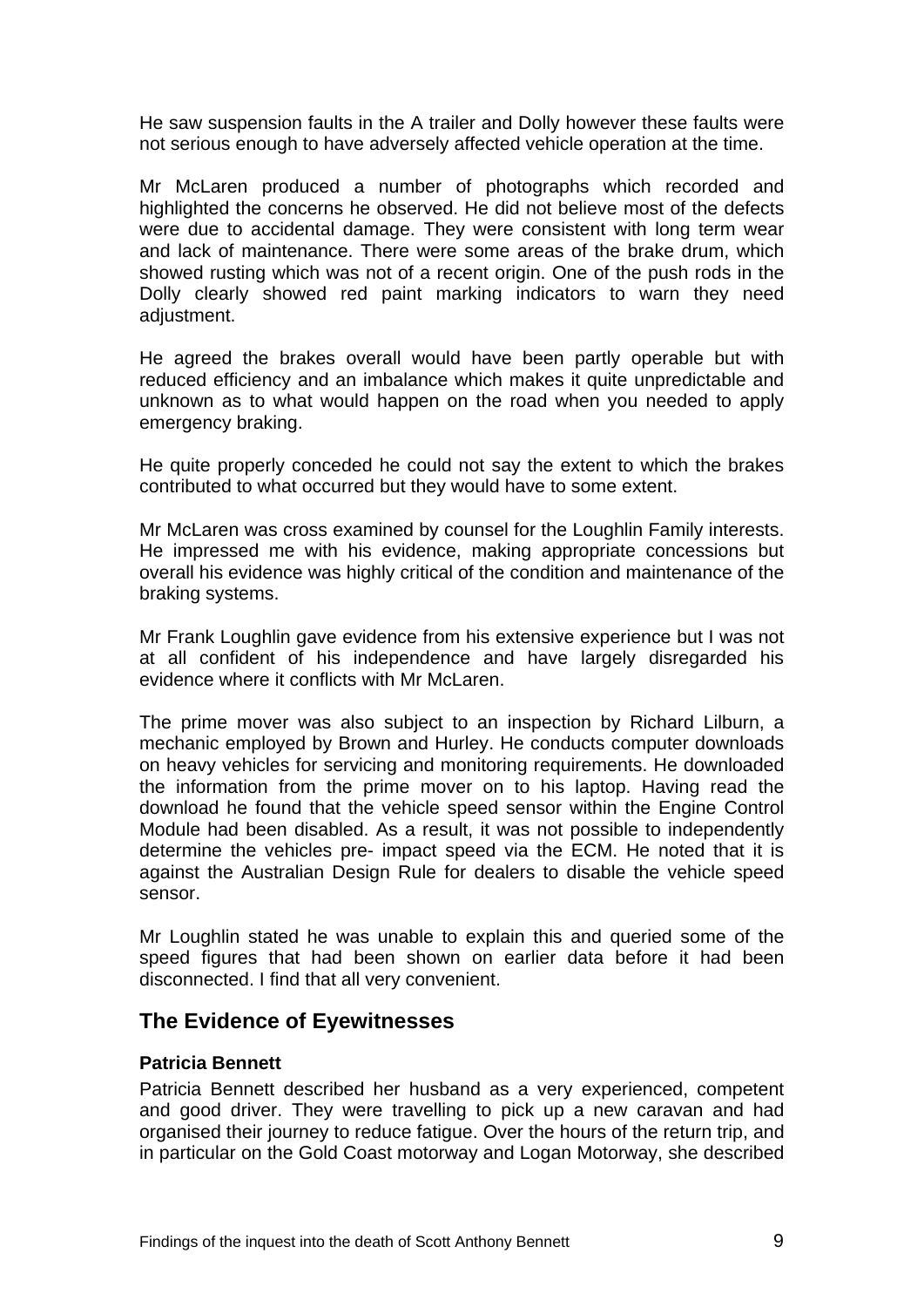how her husband had been testing the capabilities of the new caravan and car combination and he was feeling very comfortable with it.

The vehicle was travelling between 95 and 100 km/h. There had been rain during the journey but it had stopped, however the roads were wet.

As they neared the Mount Tyson turnoff she looked up and observed a truck jack-knife in front of her. The truck cabin was halfway in their lane about 70 or 80 m in front. She recalls her husband reacting with a loud voice and said something like 'if we go that way we roll'. She has little recollection from this point. She believes she was told at the scene that her husband had passed away.

Mrs Bennett suffered serious injuries and has a number of continuing physical concerns as well as the loss of her husband.

She was of the opinion the truck driver was not driving to the condition of the road.

#### <span id="page-11-0"></span>**Other Eyewitnesses**

A number of other road users witnessed the events and gave statements and evidence at the inquest. They included Bronte Bucholz, Roy Gale, Cassie Lawrence, George Nemeth, Gregory Peet, Matthew Reynolds and Emily Simon (Watson). A number of the witnesses rendered assistance and Mr Peet in particular should be commended for the considerable assistance he rendered at the scene.

A number of the witnesses were familiar with the particular intersection and the fact of the close proximity of the end of the merge of the overtaking lane and the turn right ahead. Two drivers, who were in fact turning right, described they had adopted defensive driving techniques to ensure traffic travelling behind were aware they were going to turn right and give some advance warning.

Unsurprisingly all witnesses recall the roads were wet and the jack-knifing movement of the prime mover road train.

One driver, George Nemeth thought the vehicles had collided on the centre line and the prime mover then jack-knifed. Other witnesses described the jack-knifing of the road train and then the collision with the other vehicle. The latter evidence is most certainly the likely scenario.

Some of the witnesses were travelling in close proximity to the road train and confirm it was travelling at around the 90 km/h mark.

One witness, Roy Gale, recalls seeing the rear trailer buck up and kick out into the air as if it had been rear ended. The front trailer did the same but to a lesser degree and then the prime mover jack-knifed to the right.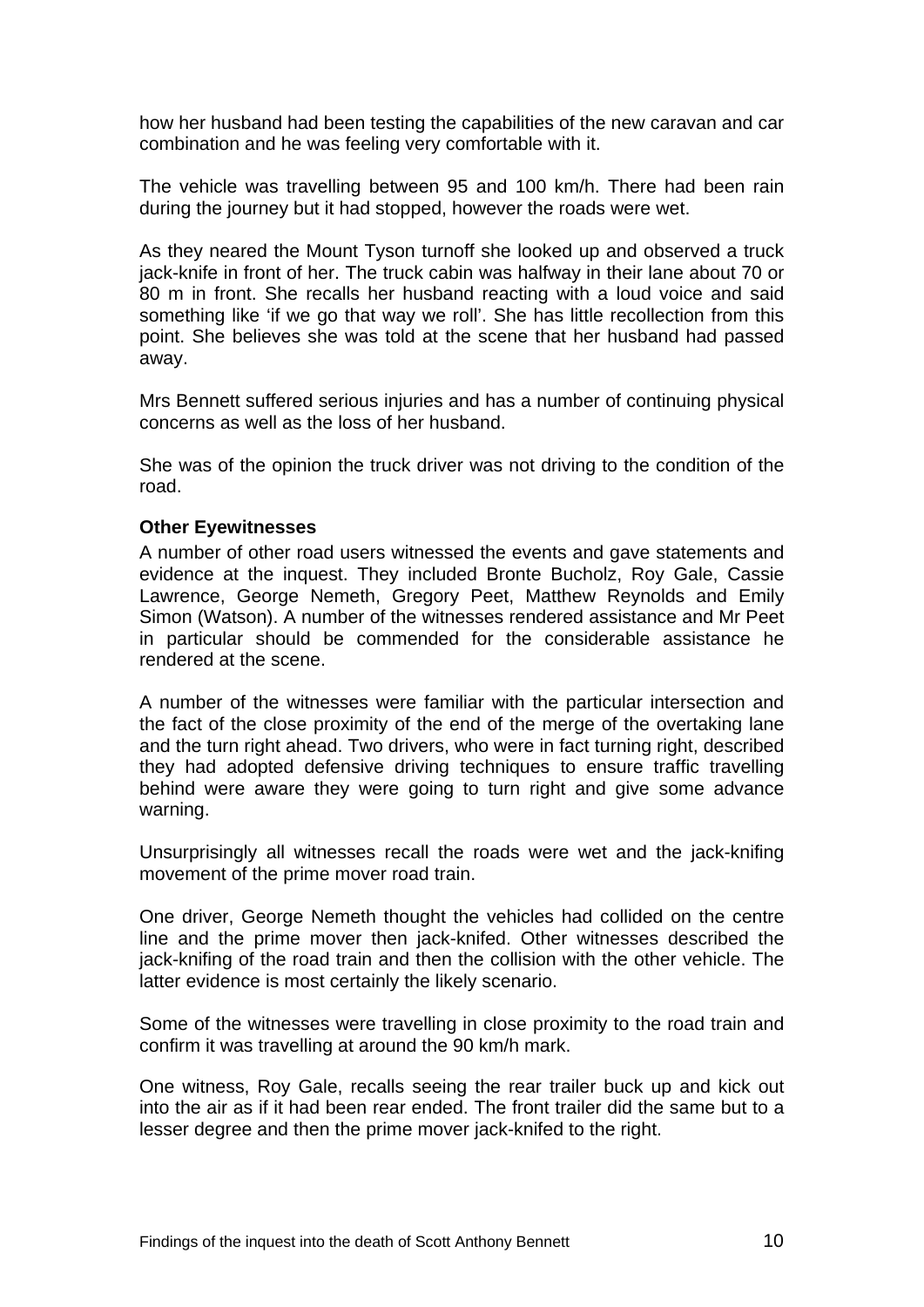Bronte Buchholz recalls seeing the prime mover in his rear view mirror travelling at the same speed he was. He had not passed it but was aware it was behind him but at a close enough position to warrant him ensuring he had put on his right turn indicator a good distance away (300 metres he thought) and braking and using his brake lights (estimated from 150 metres away). This was to give a signal he was turning and not just moving from the overtaking lane to the right lane. As an extra precaution he remained in the right lane and did not venture into the left lane at all.

He recalls other colleagues were ahead in their utility and already at the intersection with Mount Tyson Road and he recalls putting his indicator on to turn right early, to give the truck a bit of warning. The other utility turned right through some traffic but he needed to stop and wait for a break in the traffic to turn. He came to a complete stop for a couple of seconds. He then heard a noise such as metal on metal. He then saw the prime mover and the trailers in his rear vision mirror at 90° across the road and skidding towards him. He thought he could be hit by the prime mover and immediately accelerated and drove straight ahead to avoid being hit. He did not recall if other vehicles had passed on his left whilst he was stationary.

Roy Gale was travelling west along the Warrego Highway. He was travelling at about 95 km/h. He recalls a dark four-wheel-drive towing a caravan overtaking him. At this stage he could see the bitumen was wet. There was nothing unusual about the overtaking manoeuvre.

He saw a car stopped at the intersection with Mount Tyson Road facing east and then turn into Mount Tyson Road. He then saw probably about three cars behind the one that had turned, go to the left and then he saw a road train. It seemed to him the road train had a bit of room between the cars in front and he then recalls seeing the rear trailer buck up and kick out into the air as if it had been rear ended. The front trailer did the same but to a lesser degree. He recalls seeing the prime mover of the road train jack-knife by swinging around to the right pointing across the road and into the oncoming lane.

The trailers then followed the prime mover around and swung a full 180°. He was close to the intersection with Mount Tyson Road and decided to immediately turn into it to avoid any potential collision. He was a matter of only 10 metres away from the road train by this time.

Cassie Lawrence was travelling west along the Warrego Highway. She was following a number of vehicles including the four-wheel-drive towing a caravan. She then saw a vehicle up ahead, which had turned right across into the side road and she thought this was 'a bit fine' even dangerous.

She then saw the prime mover towing the trailers starting to move into her lane and then the truck spin 180° and both trailers followed the truck. She applied her brakes to pull up quickly and turned left into the side road.

George Nemeth was an experienced truck driver in heavy rigid vehicles. He was travelling west at about 95 km/h given his truck has a speed limiter set at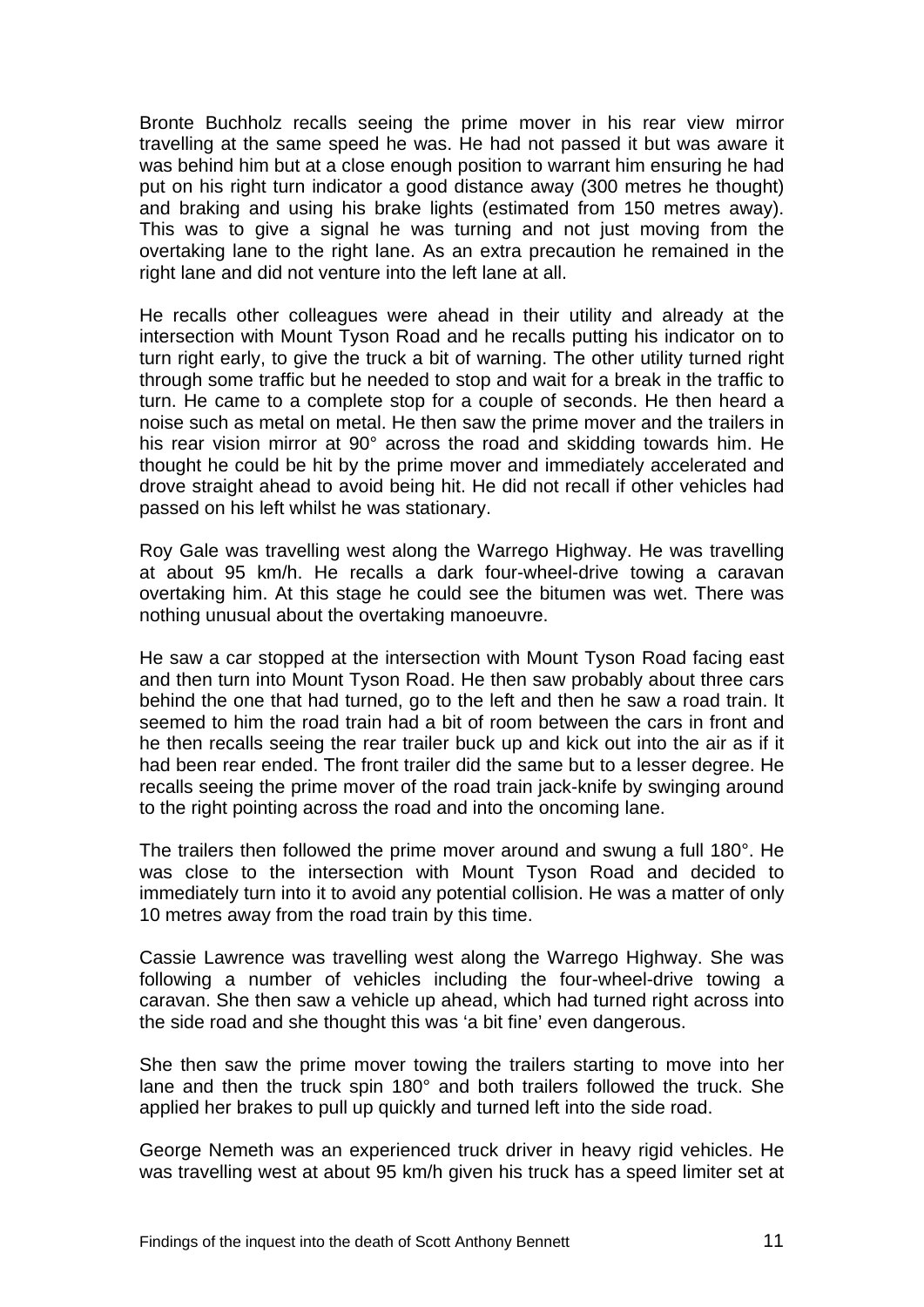96 km/h. The roads were wet but not sufficient to change his driving behaviour.

He recalls a 4WD with a caravan travelling approximately 200 m in front of him. The 4WD was travelling at the same speed as his vehicle.

He then saw a road train travelling eastbound towards him and saw both vehicles collide on the centre line. He does not recall the trailers kicking up. He does not recall seeing any brake lights activated on the caravan nor did he see any vehicles travelling or stopping in front of the prime mover.

He then saw the road train had started to jack-knife in front of him and was taking up the whole road. He was forced to hit the brakes and cut across the eastbound lane to avoid a collision with the trailer and finished up in the scrub on the eastbound side.

Gregory Peet was travelling east. He entered a section where there were double lanes each way and saw a road train in front of him in the left lane. He was travelling at around 95 km/h and was gaining but not rapidly on the road train. He then recalls seeing the road train merging into the single lane where the double lanes ended. He does not recall seeing any brake lights or indicator lights. As the road train was merging he saw it jack-knife and cross to the wrong side of the road. The prime mover appeared to be at 90° to the direction of travel of both trailers. He does not recall any brake lights or seeing the back trailer buck up.

Emily Watson was travelling behind the road train and confirms it was going at about 90 km/h.

She recalls coming to the overtaking lanes on the eastern side of Jondaryan and as soon as the truck pulled into the left lane she took the opportunity of overtaking. She recalls not having to go over 110 km/h to gradually overtake the truck. She recalls seeing a utility also following behind her when overtaking the truck.

After exiting the overtaking lanes she saw a white utility ahead of her which braked and swerved to the left. She then saw another white utility that was stationary with its brakes on and indicating to turn right. In her statement she said she gently pressed her brakes to slow down and swerved to the left and followed the first utility around the vehicle that was turning right. In her evidence she felt it was not safe to slam on the brakes and stop behind the vehicle turning right and felt it was more of an emergency move.

She recalls looking in her rear vision mirror and saw the road train jack-knife.

#### <span id="page-13-0"></span>**Robert Brooker**

Robert Brooker was an experienced truck driver who said he worked for St George Freightliners at the time. He was travelling with Gary McGrath from Toowoomba to Tara. When he arrived at the Toowoomba depot in the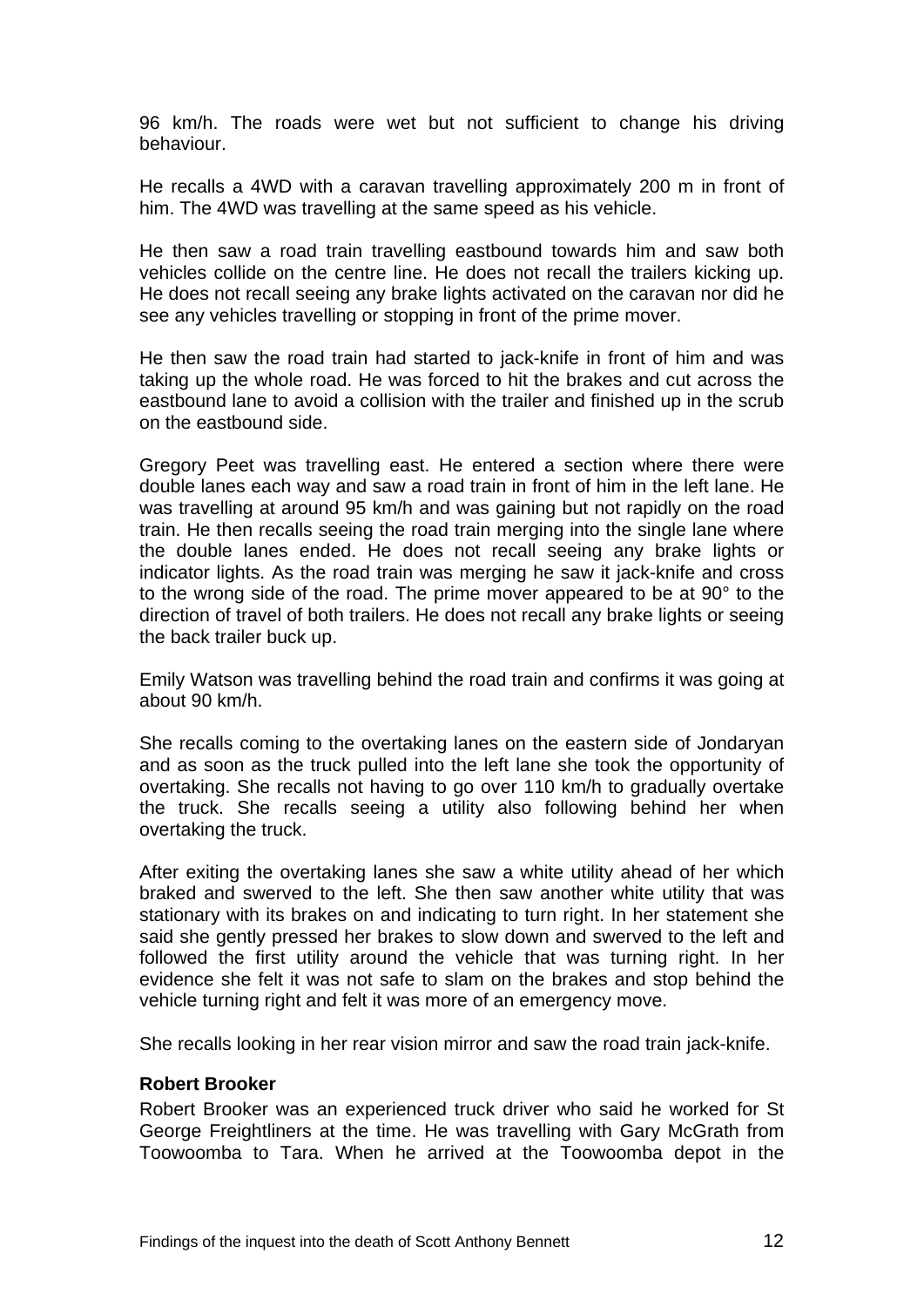morning he could see the driver doing his checks on the trucks including the oil, lights and tyres.

They travelled to Tara where he performed a number of deliveries in another vehicle and then they were returning to base in Toowoomba. Gary McGrath did all the driving in the truck. The trip was uneventful and there were no problems with the driving of Mr McGrath. There was no rain but water was on the roadway.

The trailers had only a few empty beer kegs in them. He stated that it needed a lot of concentration and skill and experience to drive a road train particularly with the effects of the second trailer. He had never experienced or been involved in a jack-knife incident. He said he regarded Mr McGrath has a competent driver.

He also gave evidence that St George Freightlines was a company that maintained its equipment well. At the time of giving evidence he was not working with the company. He explained how truck drivers would need to complete a check of the truck before leaving the depot. He was shown a manual and checklist, which was said to have been in the glovebox of each motor vehicle. He did not recall this document or a requirement to complete a checklist before getting paid at the end of the week. Subsequently the company provided a copy of such checklists and it is evident Mr Brooker was mistaken about this issue.

He recalls they were travelling in the left lane at about 90 km/h. Near the end of the overtaking lane he looked forward and could see that traffic ahead was slowing very quickly and it seemed that there was a car stopped near the intersection with a side road. He did not understand why the traffic was coming to a halt but believed there was considerable distance between the truck and the last car and did not feel the need to panic at this moment.

When asked whether there was enough room between the truck and the traffic ahead to stop, he said 'absolutely'.

He recalls they were still in the left lane and was about to say something when Gary braked. The braking did not seem to be excessive and was a normal slowdown application and not emergency braking and should have left the driver in control. Once Gary depressed the foot brake for some reason the truck started to slip sideways. He thought Gary had it under control and they were safe when all of a sudden the truck went into a slide again and Gary was having a battle to control it. The truck jack-knifed and he was looking out the passenger window and could see a 4WD heading west into its path.

He did not recall any sensation of the rear trailer rising up or hearing a loud noise.

He stated he was unable to recall if Gary had his seatbelt on but he did not think that he was wearing a seat belt.

.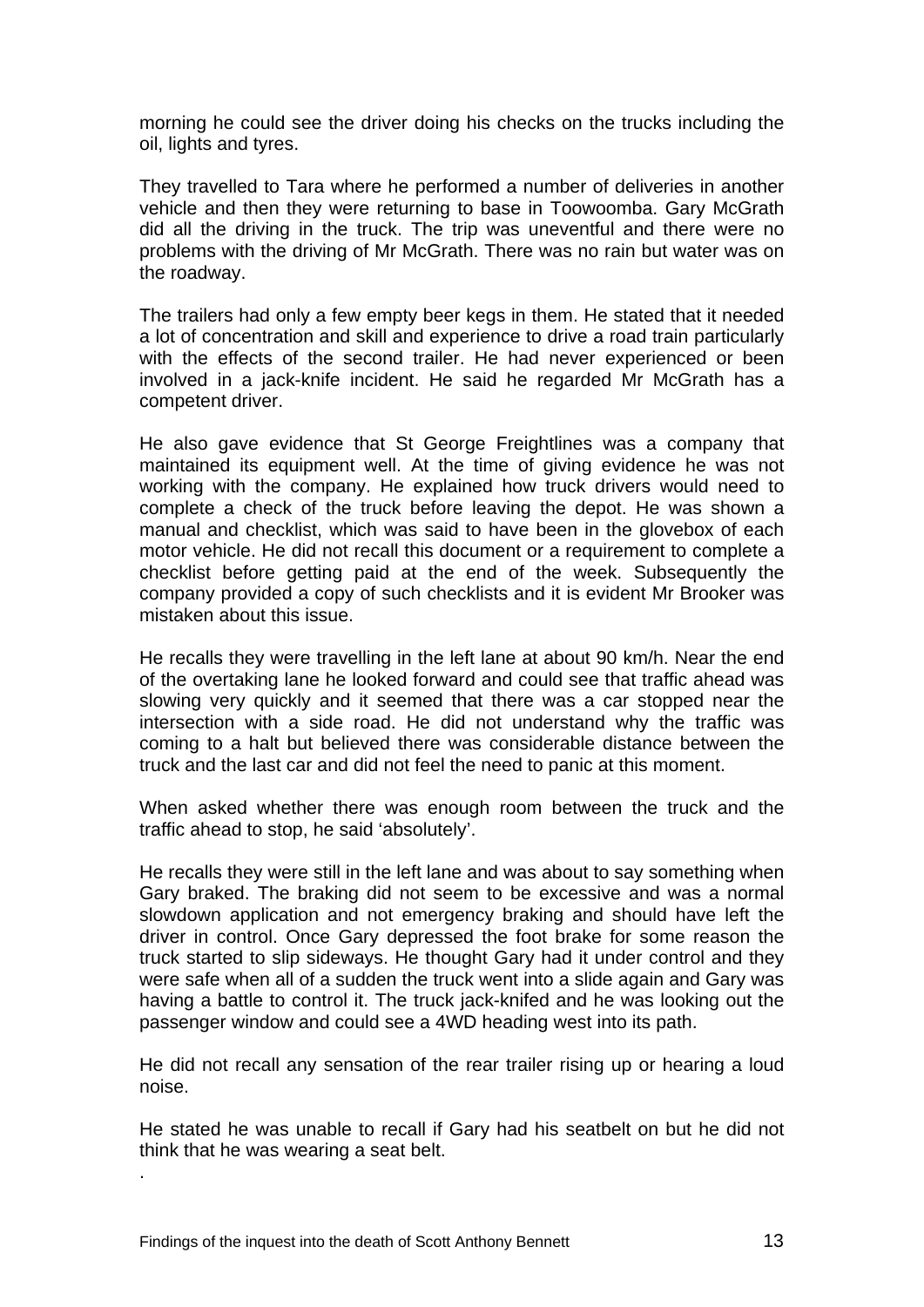He did not think Gary could do any more to prevent the collision once the slide commenced.

# <span id="page-15-0"></span>**The Evidence of Gary Winston McGrath**

#### <span id="page-15-1"></span>**Recorded Evidence at the Scene**

Mr McGrath provided an initial version at the scene, which was recorded by police.

He admitted he was the driver of the St George Freightlines truck. He was heading from Tara to Toowoomba. He volunteered to police that he had not filled out the log books.

He said someone had stopped waiting for traffic to come through and the traffic banked up real quick. He hit the brakes and locked up the truck and was skidding around and it then jack-knifed in front of the other vehicle which clipped him and spun him around.

He said he tried hanging on to it as all the trailers were sliding around in the truck and went out of control and spun around him. The 4WD hit the prime mover at the back of the wheels. He stated that the trailers stayed straight but jack-knifed and pushed the prime mover out.

He stated he had come over the crest of the hill and everything was going fine and everyone merged into the lane and then he could just see red lights so he has gone and hit the brakes.

#### <span id="page-15-2"></span>**Unsigned Statement**

Mr McGrath subsequently told police he would not attend and give a formal statement.

Shortly prior to the inquest, my office received an unsigned statement, which was dated 1 February 2012. It was said this was prepared with the assistance of a non-legal adviser to the company.

Mr McGrath has self acknowledged very poor reading and writing skills and he would not have been able to read this statement. He had reached grade 10 through Special School attendance. It is evident he has some degree of intellectual impairment.

The statement provides details of his experience and driver's licence and he stated he would be classed as a very experienced driver.

It is apparent he has had multiple numbers of breaches for log book infringements and his licence has been suspended for such breaches. He states he had difficulty reading and understanding a lot of the requirements and most of the breaches came about by him not adding up the hours properly. Apart from a speeding ticket in his private vehicle he has not had any other infringements when operating trucks.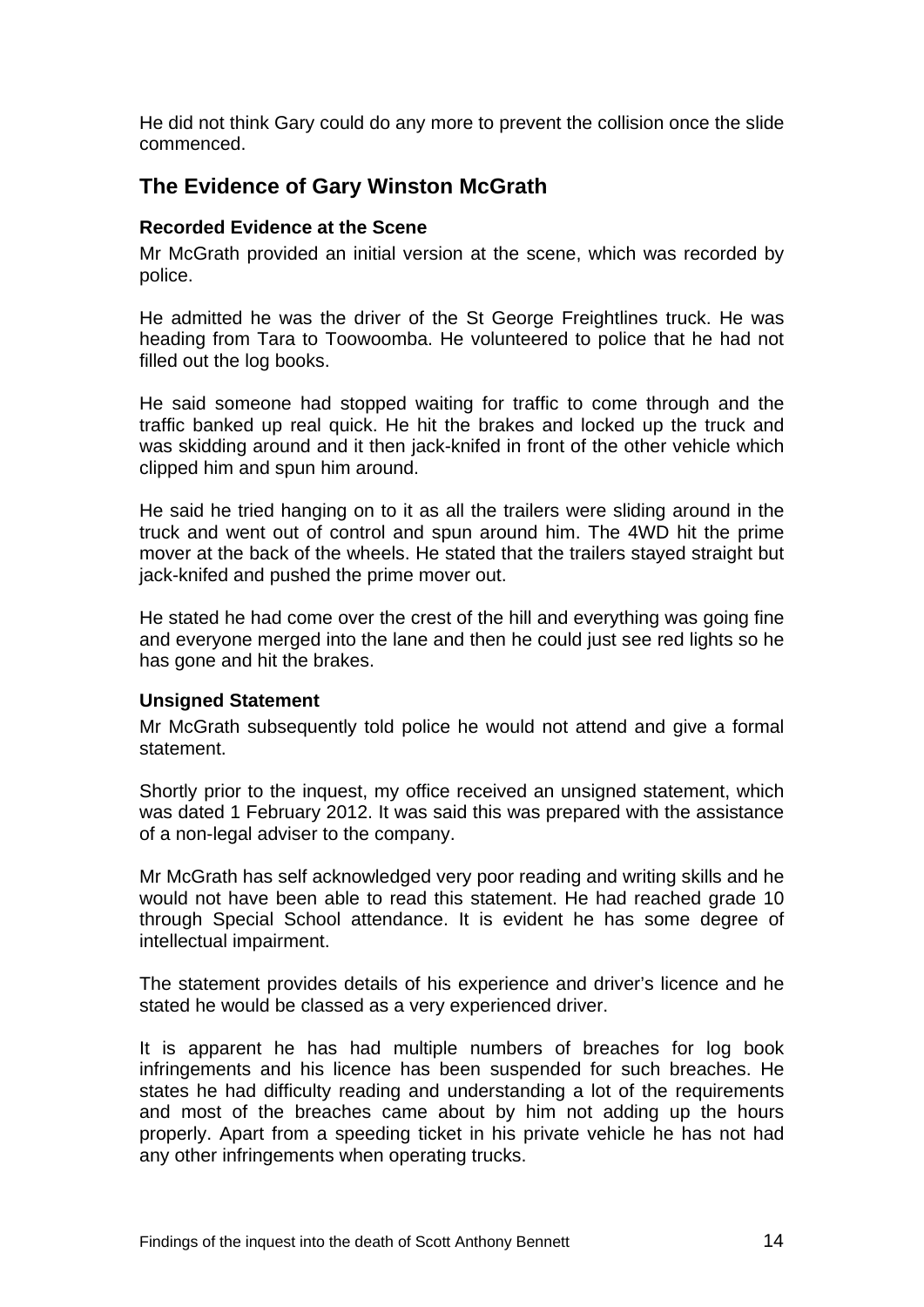He stated he has had one other road incident where he was driving a road train for the same company. Fatigue was an issue and he ran off the road and hit a tree.

He then provides details of the weather conditions and the road at the scene, which are uncontroversial.

In relation to the prime mover and trailers he said the servicing of the vehicles is left to the company's mechanical section, which has a bring up service to cater for each unit. His responsibility is to report any faults or bald tyres.

He gives details of the early events of the day, which appear to be uncontroversial. He states that up to the crash scene he was driving within the speed limit as they had finished their work and he was not in a hurry to get home.

He was not taking any medication and had not drunk any alcohol for a number of days. He was not fatigued in any way.

He states he was focused on the road ahead and other than having a general conversation with the passenger there were no other distractions.

He states that at no time did he see the four-wheel-drive and caravan coming towards them.

He states that as he entered the overtaking lane he moved over and was travelling at about 90 km/h. One car was following him and overtook him.

The overtaking lane is about 1.5 km in length. As he approached the merging lanes he did not see the 4WD coming towards him. His attention was focused on the traffic in the other lane ahead of him. He noticed that the vehicle that had passed him was in a line of five to six other vehicles. He could see that the lead vehicle had stopped and indicated to turn right across the road. The following vehicles were stopping abruptly behind this vehicle. He believes he was travelling at about 85/90 km/h down the passing lane. As he merged the other vehicles were about 100 m ahead of him. He straightened up and slowed his truck down but then when looking back saw the traffic basically stopped and he immediately hit the brake pedals very hard so that all brakes on the truck, trailers and dolly would come on.

The brakes worked immediately and the prime mover started skidding out of control on the wet bitumen. The trailer and dolly were still straight at this time. The prime mover drifted over to the right a little and he corrected it and it came straight. All of a sudden the truck swung out to the right and caused the trailers to jack-knife.

The next thing he knew the 4WD and caravan collided with the front passenger side of the prime mover. After colliding, the truck went into a 180° turn to the right and ended up facing the wrong way in the gutter on the other side of the road. The two trailers were straight behind him.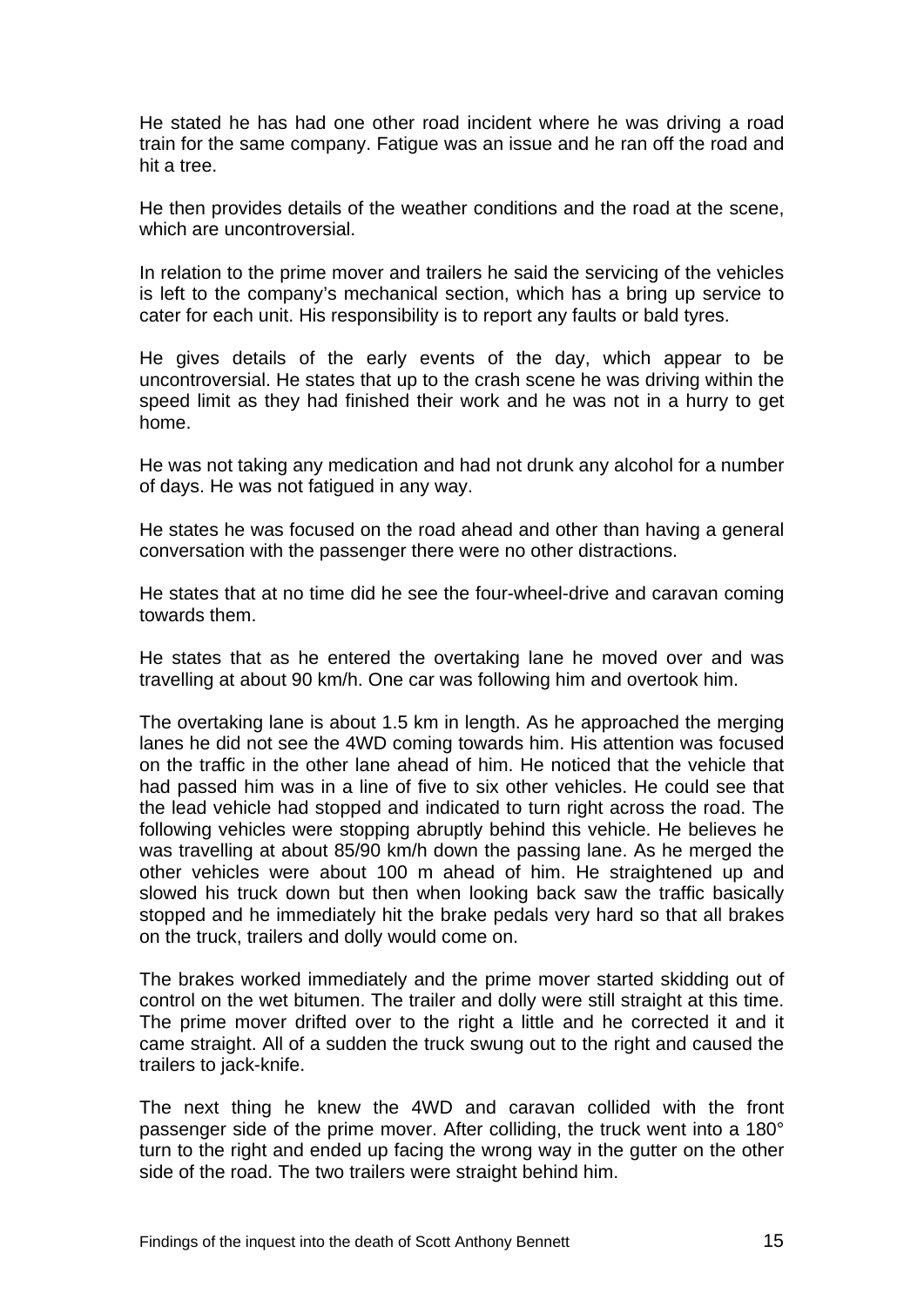The police took possession of his log book, which was not filled out for the day. His understanding is that with a trip of 200 km radius, filling out log books is not necessary but you have to have some records and he had a trip sheet, which he gave to the police.

He believes the accident was caused solely by the driver of the vehicle that was turning across the highway. He must have pulled up suddenly causing the following vehicles to brake sharply. When he saw this happening he immediately applied his brakes but unfortunately the truck skidded on the wet surface and he lost control across the highway and collided with the 4WD.

He was not speeding and was not fatigued. The trailers were empty. He is aware that all of his brakes worked perfectly and were all still jammed on when the truck and trailer were removed. Prior to leaving the depot his responsibility is to check everything is in order. He checked the tyres and lighting and that the trailer and dolly were correctly hooked up. He also checked the loading was secure and tied.

#### <span id="page-17-0"></span>**Evidence of Mr McGrath at Inquest**

Mr McGrath was 18 when he obtained his licence and has been driving heavy vehicles for seven years. He thought he was employed by St George Freightlines.

He agreed that on paper his traffic history did look bad. He agreed there was another accident in 2002 when he was driving a heavy rigid vehicle for St George. He applied the brakes at red lights and hit another vehicle. He agreed that on that occasion he had also performed the checks on his brakes but they did not work for some reason or another. He was not sure why.

He received a traffic infringement notice for driving an unsafe vehicle for the incident in which Mr Bennett was killed. He does not know the particulars of why the vehicle's brakes were unsafe. The company paid the ticket.

He had driven this particular prime mover for 12 months. He had not experienced any problems with it. He explained the checks he performs including building up air in brakes and testing that they engage by moving forward a few metres and stopping. He stated he was wearing seat belts as was Mr Brooker.

He was aware of the intersection and had no previous problems with it. He was aware of the T intersection sign and understood it meant that there was a spot ahead for vehicles to turn right. He stated he had been keeping an eye out for vehicles turning. He agreed he was able to see up to the intersection from a few hundred metres away. He stated he had not seen anything in particular until the last minute.

He gave somewhat different evidence about the number of vehicles that were ahead but agreed that one had turned, a couple went around and another one was stopped.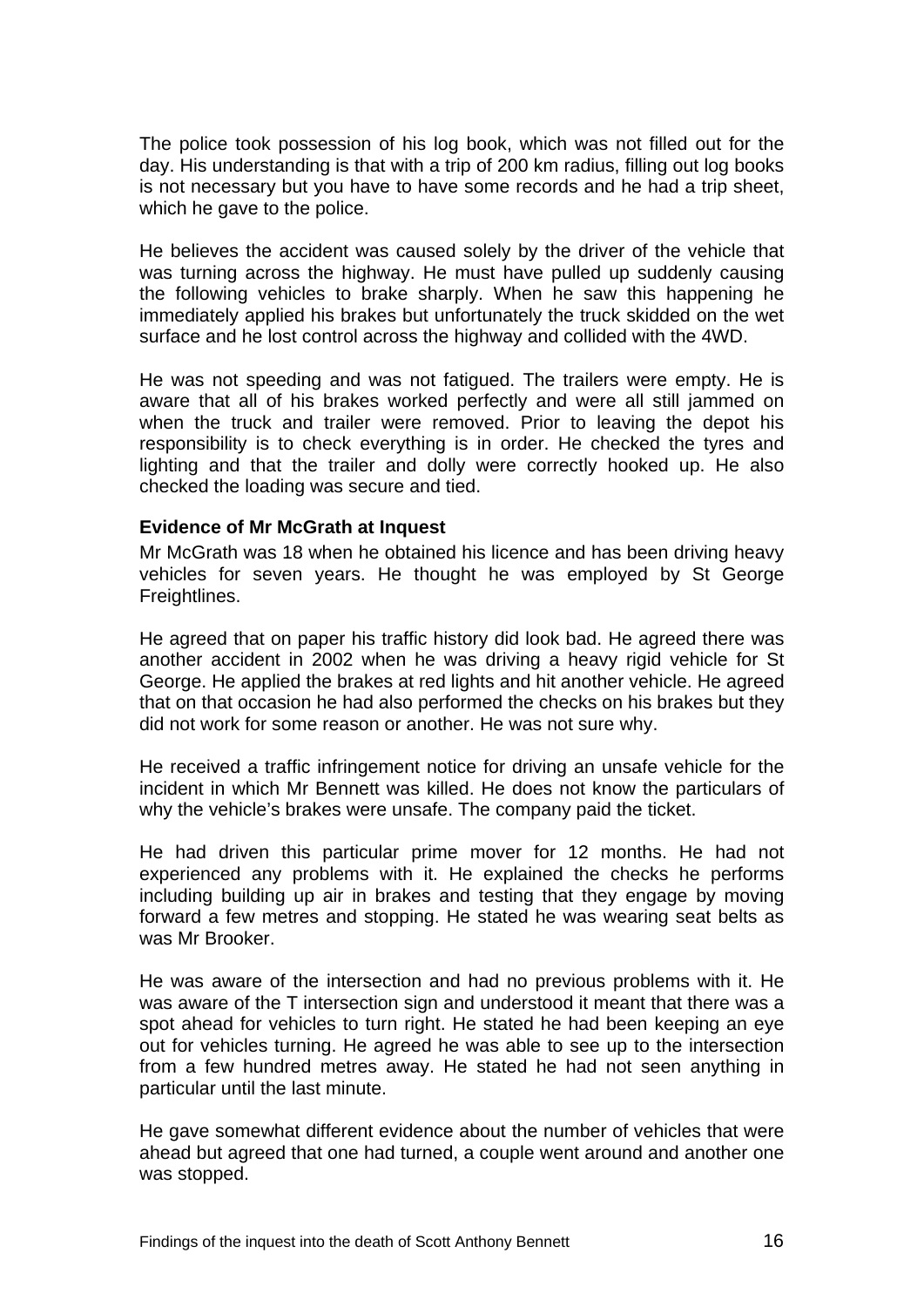He agreed there would have been a couple of seconds whilst all this was happening and before he braked he was confident he would be able to pull up. He thought there was sufficient space.

In relation to emergency braking he stated that the aim was to try and brake hard and scan what was in the path. He said he had not experienced a jackknife before and had no particular training for this event. He had not been taught that pulsing the brakes may assist. He did not know that trailers without loads make a difference in relation to braking characteristics.

He stated that the brakes locked up and he started skidding. He could not keep the rig straight.

He does not believe a tyre blowout occurred prior to the prime mover jackknifing and believes he would have noticed it.

# <span id="page-18-0"></span>**St George Freightlines**

#### <span id="page-18-1"></span>**Company structure and ownership of prime mover and trailers**

As a result of the adverse mechanical inspection reports, the coronial investigation unsurprisingly focussed some attention on the ownership, maintenance and service history of the vehicles involved. This uncovered a somewhat complicated family company structure.

One difficulty faced in this investigation was due to the uncooperativeness of the patriarch of the family, Ernest William Loughlin, to assist in determining which company or personal entities had responsibility for the maintenance and service of the various vehicles involved in this crash.

As a result of this uncooperativeness I issued warrants on all of the legal entities and persons identified to obtain the maintenance, ownership and other records for the vehicles. I will deal with the records separately, however the Loughlin Family have now acknowledged that they received some bad advice (not legal advice) on this issue. The family have since provided some clarity about the family company structures and ownership of the vehicles concerned.

The Kenworth prime mover bore Queensland registration number 241RQV. The prime mover was registered in the name of Frank William Loughlin. The name on the side of the vehicle was St George Haulage. Mr Frank Loughlin gave evidence the prime mover is in fact owned by his company FW Loughlin Transport Pty Ltd. This company employed Mr McGrath, the driver, despite Mr McGrath thinking he was employed by St George Freightlines. FW Loughlin Transport Pty Ltd receives the bulk of its income from informal sub-contracting arrangements with St George Freightlines.

The A trailer bearing Queensland registration 038QSQ, the dolly bearing Queensland registration 426QTO and the B trailer bearing Queensland registration 655QMZ were registered to a company Noonauto Pty Ltd.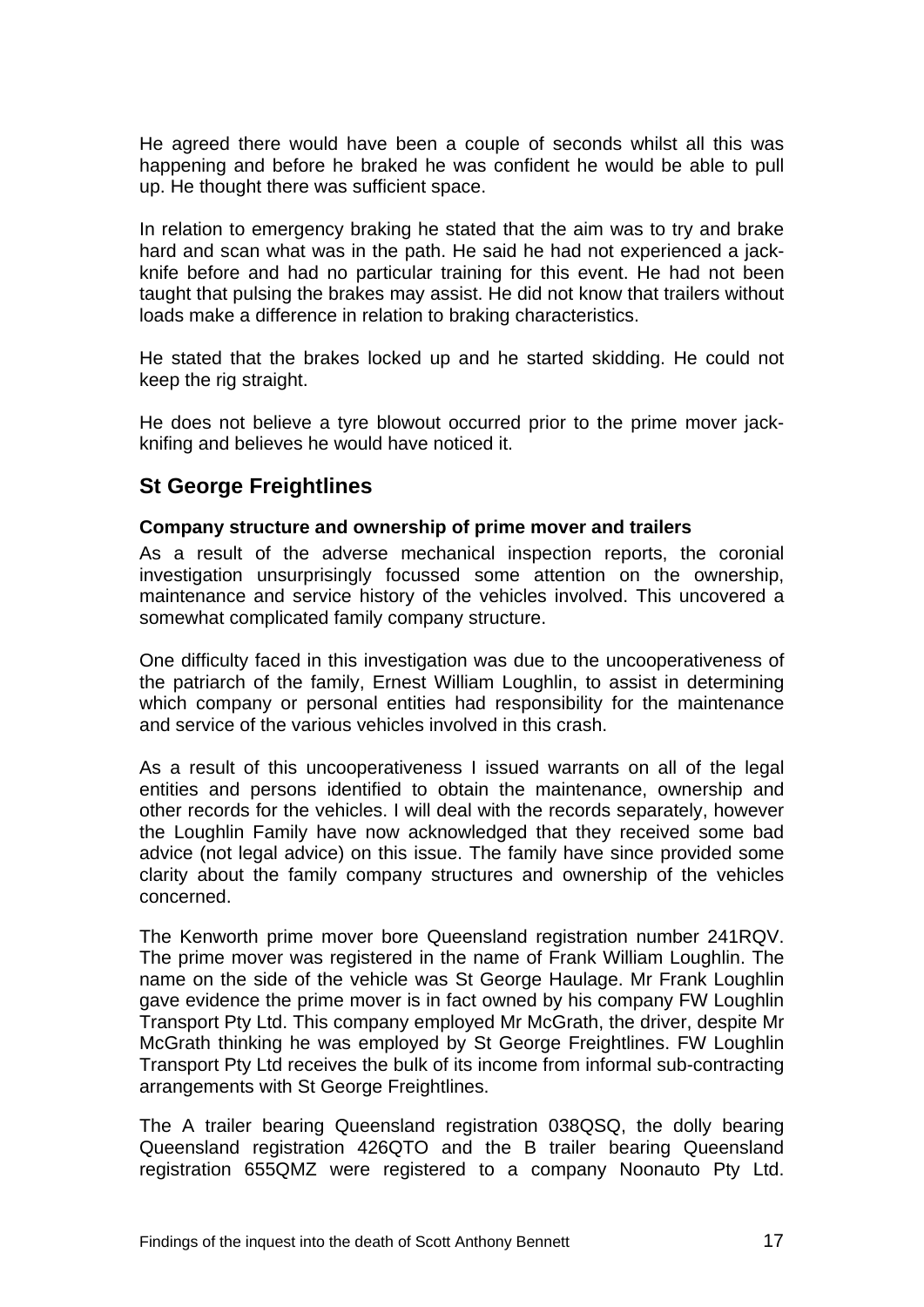Noonauto Pty Ltd has two directors and shareholders namely Benjamin Thomas Loughlin and Ernest Stephen Loughlin. Noonauto Pty Ltd trades as Loughlin Transport Equipment. Noonauto Pty Ltd repairs, refurbishes and manufactures trailers. It owns no prime movers and allegedly earns no income from St George Freightlines despite some of its assets being used in this case. This was apparently a common practice.

Jardinville Pty Ltd trading as St George Freightlines ABN 55552462025 was not the employer of Mr McGrath despite documentation from it to police stating he was an employee. The sole director is Ernest William Loughlin. It owns 15-20 trucks and has four truck drivers on its books.

Mr Brooker assumed he was employed by St George Freightlines. In fact he was employed by Grandeville Pty Ltd.

Ernest William Loughlin is also the sole director of Grandeville Pty Ltd, which owns some trailers and employs staff including seven drivers. It has a service agreement to provide services to Jardinville Pty Ltd.

J & N Loughlin Haulage has a sole director in Jeffery Loughlin (who is also a dentist) and it owns one truck and employs one driver.

They all have their principal place of business listed as 29 Carrington Road, Toowoomba or with other business addresses associated with each other.

Mr Frank Loughlin stated that despite the various company structures the whole group was a family operation. Although they do not appear to have any direct association as far as the Australian Securities & Investment Commission (ASIC) is concerned, Mr Loughlin said he and his brother Stephen (Ernest Stephen) were the people who would be thought by any reasonable person associating with them to be the managers of St George Freightlines. The patriarch Ernest Loughlin was still also involved in the family business but was lessening his involvement as he moved into retirement.

This rather relaxed view of the corporate structure is reflected in the record keeping for the maintenance of the vehicles.

## <span id="page-19-0"></span>**Maintenance and service of the vehicles**

The Department of Transport and Main Roads (TMR) advised that each of the vehicles were under the National Heavy Vehicle Accreditation Scheme Maintenance Module (NHVAS). TMR records did not show any defect notices and stated the history and any maintenance records would be held by the owner/operator.

Mr Frank Loughlin said that all of the equipment, no matter to which entity it was owned, was the subject of the accredited NHVAS, which was operated by Jardinville Pty Ltd under the banner of St George Freightlines. Mr Ken Phipps was apparently responsible for much of the record keeping for the NHVAS. Noonauto Pty Ltd employed Mr Phipps.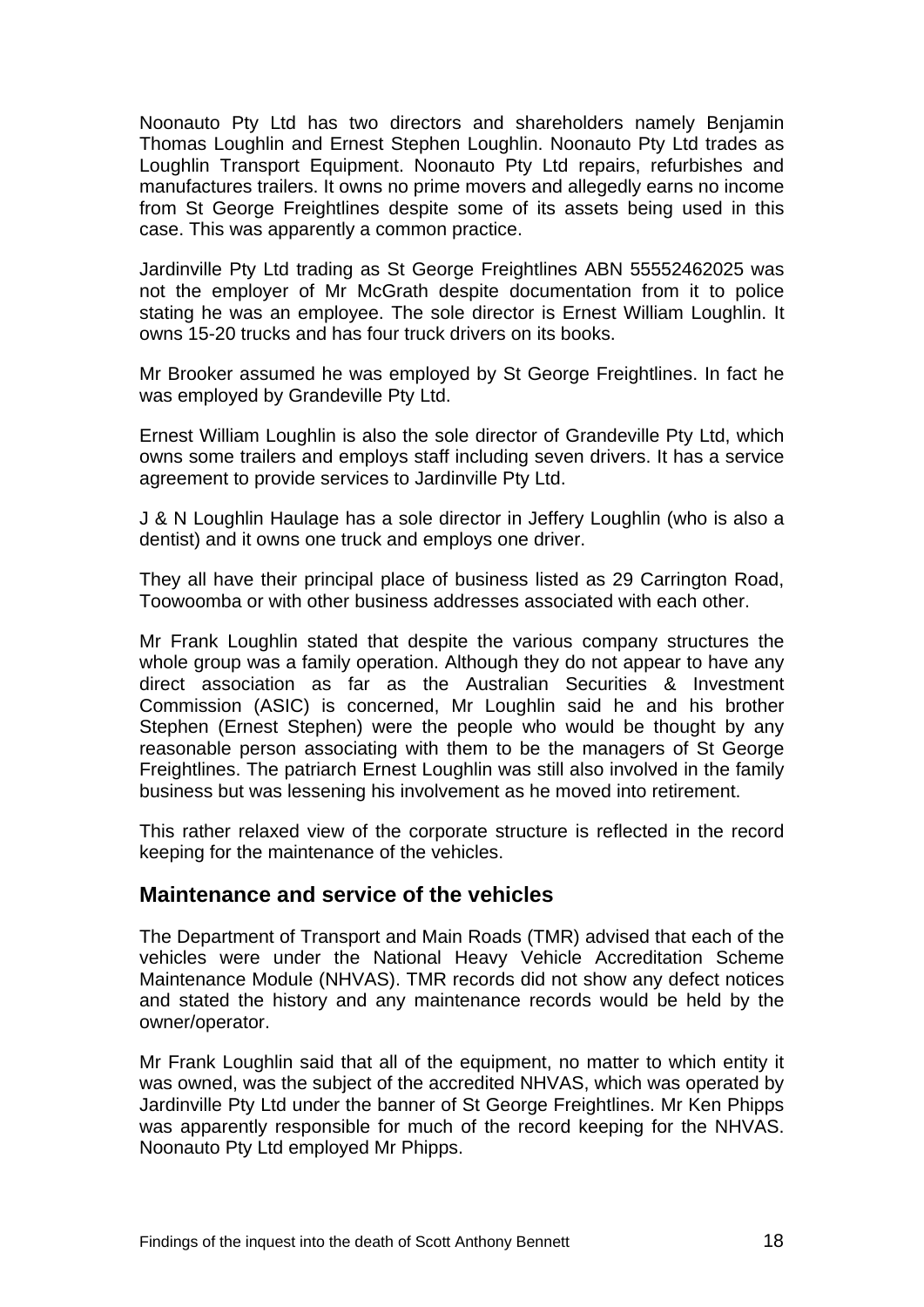Mr Frank Loughlin stated that he is happy to accept that Jardinville Pty Ltd is the entity responsible for maintenance of the vehicles involved in this incident.

Warrants were issued for the maintenance records for each of the vehicles. What was received was generally poor in quality, and in my view not what would have been expected for what appears to be a reasonably sized business. It is apparent there may be other records available (such as Non-Conformance Notices), which were not initially produced.

Mr Frank Loughlin was questioned in relation to aspects of the records. It is fair to say the records do not give me a great deal of confidence that they show what maintenance has been provided to the units involved, nor the quality of that maintenance. Mr Loughlin agreed, in a significant understatement, that the paperwork was not as good as it should be.

As an example, some of the records for the Dolly are noted in a school exercise book. Other records appeared to have not been fully completed.

In relation to the A trailer, one document purports to record an inspection apparently performed by Frank Loughlin, including a brake skid test on 1 February 2012. This was at a time when the vehicles were still impounded by the police (they were not released until 5 March 2012).

A Dept of Transport Certificate of Inspection for this trailer was certified by Mr Ken Phipps on 3 February 2011. The owner of the unit is noted to be Noonauto Pty Ltd (by whom Mr Phipps is paid) but the inspection facility from which Mr Phipps was apparently inspecting the trailer appears to be Loughlin Bros.

Another example of what seems to be a conflict of interest is noted in the outcome of a Minor Vehicle Defect Notice issued by the NSW Roads and Traffic Authority on 13 January 2006. This related to brake linings and other brake issues for the A trailer. The records suggest an A service had been completed on this unit three days earlier on 10 January 2006. An inspection report dated 19 January 2006 and certifying the defects had been rectified was completed by Frank Loughlin under the banner of Loughlin Bros Transport Equipment.

Mr Loughlin disagreed that these examples showed concerns about potential conflicts of interest.

An A service was apparently performed on the prime mover on 23 November 2011. This service was signed by Mr McGrath who would not have been able to read the form. He allegedly would have performed this service under supervision although no other person is noted to have signed the form.

A manual is included with each of the trucks but he agreed that Mr McGrath's level of literacy was such that he would be unable to read it. He stated that Mr McGrath would have done some training in relation to the NHVAS and other aspects of maintenance and checklists, but none of this again gave me any particular confidence that Mr McGrath understood his responsibilities.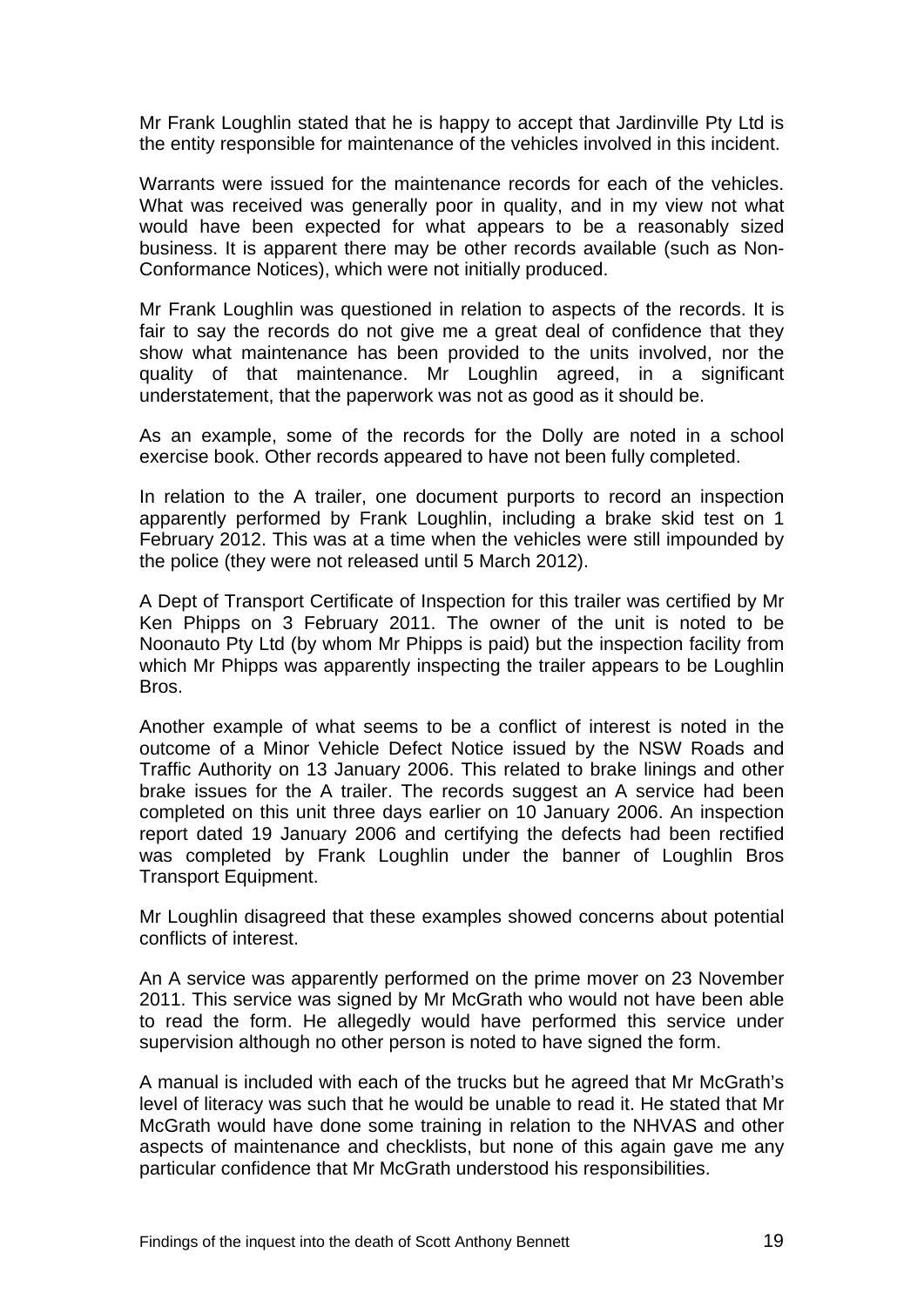It is apparent Mr McGrath would have also done some of the services on these vehicles. Given his level of literacy he would not have been able to complete the service records and it was suggested that they would have had someone else fill them in for him. There was no peer review to check on his work.

After the equipment was returned to the family interests, and notwithstanding a man had been killed, Mr Loughlin stated he had a preliminary superficial look at the equipment. He said he was confident there were no problems with it even though he knew that for a vehicle to jack-knife this could only occur in braking conditions. He did not conduct an inspection or do an audit in relation to the maintenance paperwork for the units involved.

Mr Loughlin stated the vehicles were inspected by their inspection facility but he could not point to any records which confirmed such inspections.

Mr Loughlin said Queensland Transport did an audit of their NHVAS maintenance scheme shortly after and found some issues. He was asked whether the company had learned any lessons in relation to what they now knew. Other than that ABS braking may have helped and is a requirement on new vehicles now, he had no other ideas.

# <span id="page-21-0"></span>**TMR Investigation**

TMR prepared a comprehensive report. The report was authored by Mr Rick Vosper, then the Principal Engineer for the Warwick region. He is a professional engineer with well over 40 years experience.

His report raised questions as to the adequacy of safety elements in the design of the intersection of the Warrego highway and Mount Tyson Road, and in particular: –

- i. the slippery surface of the highway in the vicinity of the prime mover's loss of control, especially in wet weather;
- ii. the suitability of the present Basic Right Turn (BAR) intersection design as against the viability of a Channelised Right Turn (CHR) intersection;
- iii. the wisdom of a 100 km/h speed limit through the relevant sections of highway:
- iv. the adequacy of signage approaching the intersection from the west at the time of the collision.

The report prepared by Mr Vosper noted that the multi-combination road train vehicle was unloaded, which resulted in a minimum downforce on the drive and other wheels of the combination. The braking of the road train occurs from the front axle to the rear axle and there is a delay in the braking on each axle unless the combination is fitted with an electronic braking system. The axles brake in sequence from front to rear. This results in the momentum of the rear trailers transferring to the prime mover until the brakes on the trailers initiate and take over some of the braking effort to offset the vehicle's momentum. This can cause the wheels on the prime mover to lock up especially when the axles are carrying a minimum load. The consequence of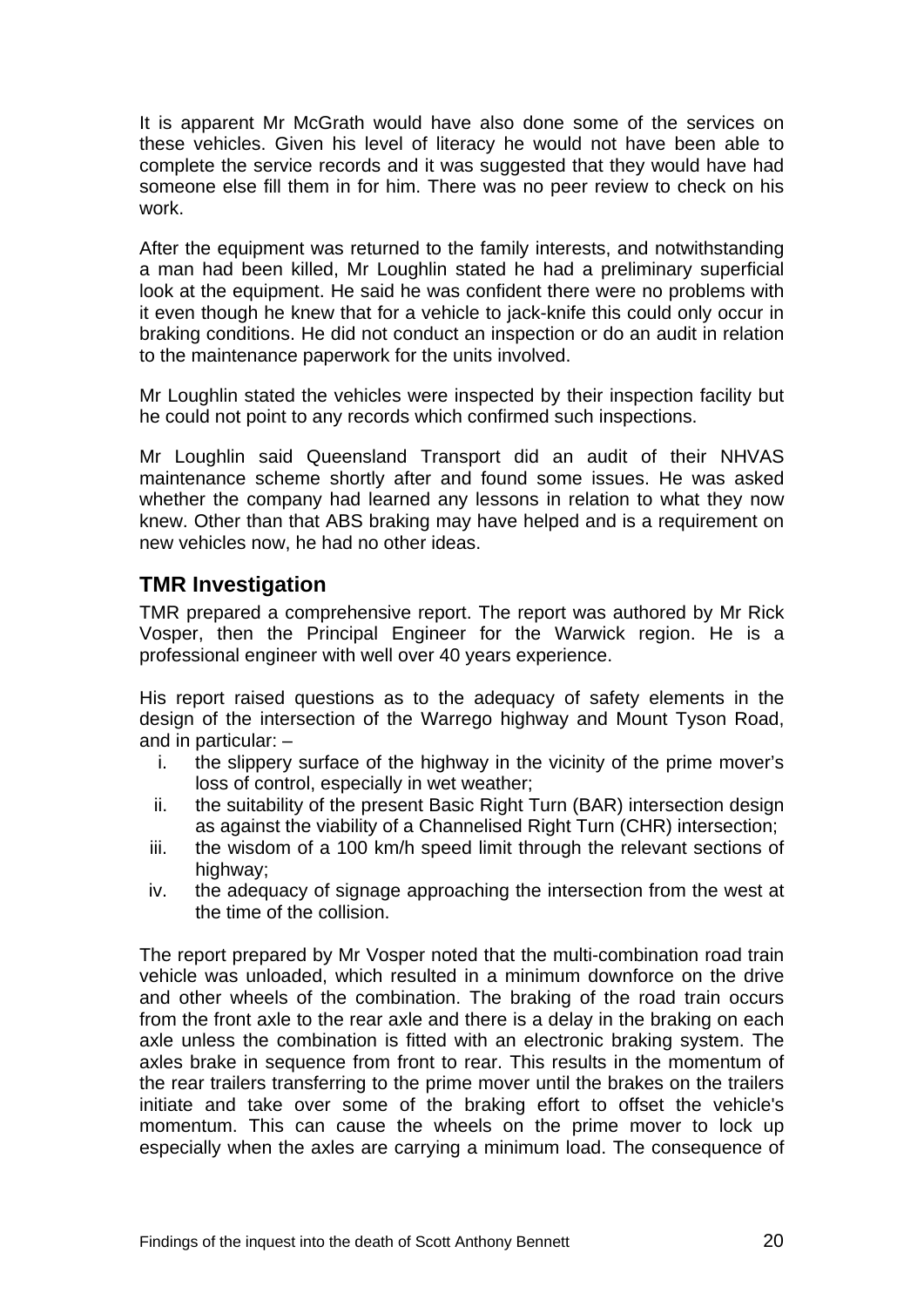a lock-up of wheels on the prime mover is the possibility of jack-knifing. ABS braking systems will prevent or minimise the possibility of wheels locking up.

Without ABS, once jack-knifing of the heavy vehicle combination has commenced, steering of the vehicle is lost unless the driver releases the brakes and steering of the vehicle can be regained. The report noted that this all happens within split seconds and unless the driver is experienced with the performance of the vehicle when unloaded, it would be highly unlikely the driver would be able to regain steering control of the vehicle. Heavy braking of the combination only exacerbates the effect.

The investigation found that the heavy braking of the road train in this instance appeared to have initiated on a section of road which exhibited flushing of the bitumen. Although the road friction supply would be adequate during dry periods, the road friction supply is reduced on a wet road surface. The friction between the interaction of the rubber tyre and the road surface is maximised when the aggregate in the road surface is exposed and has a rough 'unpolished' micro texture on the aggregate surface. Water on the surface of the road and the aggregate also lubricates the tyre road interface which results in a reduced friction between the tyre and the road surface and increases the likelihood of wheel lock-up.

In this instance the road surface friction supply on the merge area was tested approximately one week after the crash. The testing of the road surface in the merge area indicated a wet non-ABS surface friction value of 0.50 g. Mr Vosper said the road friction when dry was not bad, but when wet was too low.

Essentially the testing, in layman's terms, showed that the texture of the sealed surface in the location where the prime mover would have been braking, was smooth, and when wet, was slippery. This defect was rectified, by improving the surface texture in November 2012.

It was noted that road surface deterioration as was apparent at the location, although caused by a combination of factors, is likely to be accelerated through greater localised friction demand. This friction demand is increased at conflict locations such as the overtaking lane merge immediately followed by the intersection present at this location.

Differential friction is undesirable at locations that require elevated friction demand through potential braking and steering or a combination of both. The report noted that this crash location falls into that category. Modern cars with sophisticated braking systems compensate adequately for differential friction surfaces, however, other vehicles such as trucks create a significantly higher risk factor for uncontrolled movements due to loss of traction.

Under braking, trucks that are empty or light loaded are susceptible to drive wheel lock-up on low friction or differential friction surfaces. Articulated trucks tend to jack-knife and rigid trucks have uncontrolled location dynamics.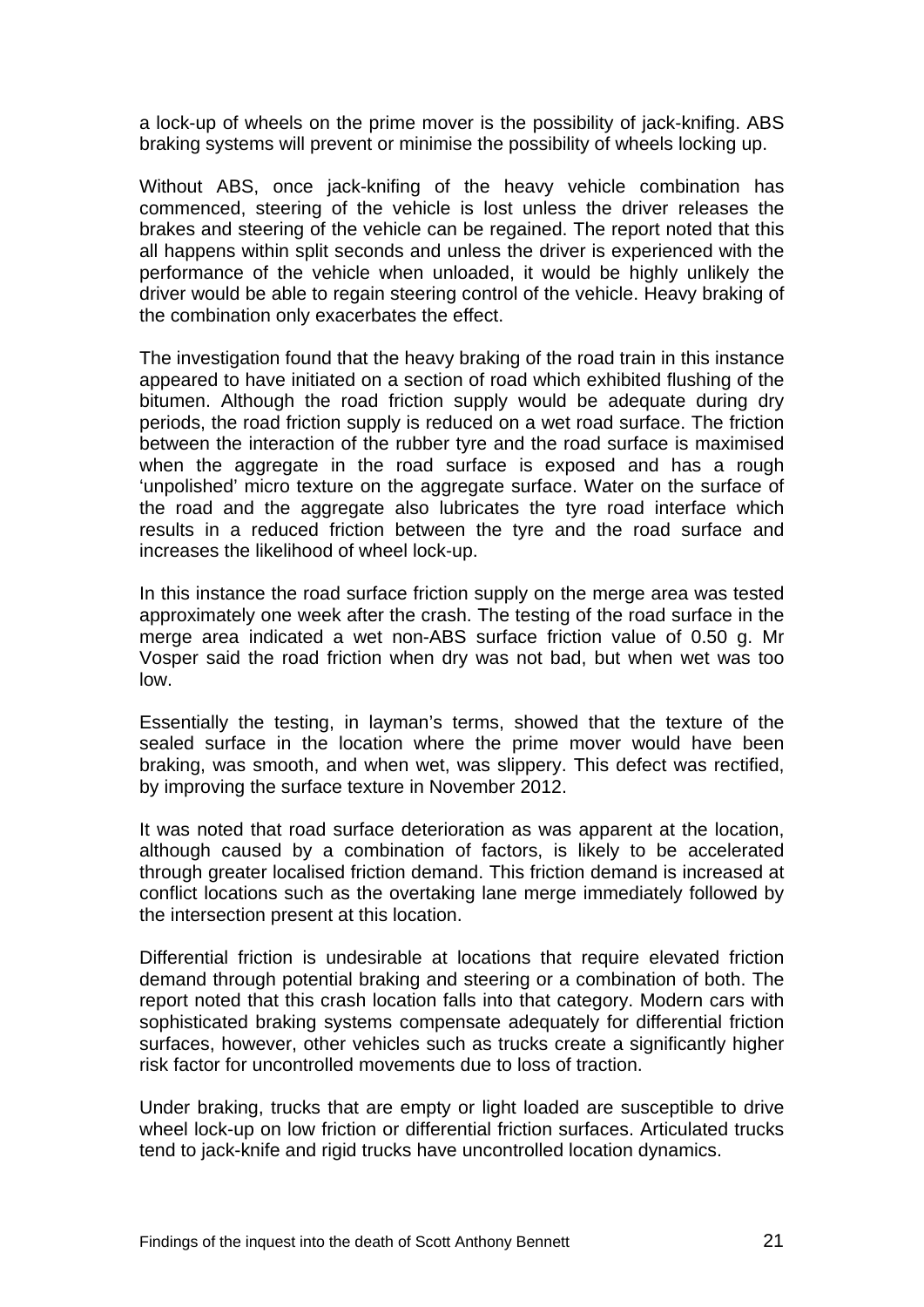The report noted that the speed of the prime mover at the time of the crash was unknown. The evidence in this case supports a conclusion the prime mover was travelling at or about the 90 km/h mark. The speed limit at the location was 100 km/h. The legal travel speed for road trains at the location was 90 km/h.

The report also noted that the Jondaryan-Mt Tyson Road intersection is 96 metres east from the end of the merge taper of the overtaking lane.

The Queensland Road Planning and Design Manual at clause 15.9 states:

*Right turns that are downstream of an overtaking lane can also cause problems for the traffic flow. At worst, they can provide a higher degree of hazard due to the combination of a vehicle that is stopped while waiting to turn and the increased speed of the through traffic. Right turning vehicles may also cause traffic bunching to reform prematurely.* 

The manual provides a desirable minimum spacing of 15 seconds of travel past the end of the merge taper.

Based on the speed limit of 100 km/h, the desirable spacing represented 417 metres. The report noted that the probability of a crash event occurring increases with a spacing distance of only 96 metres. The reasoning was that overtaking vehicles are more than likely to be travelling at high speed at the end of an overtaking lane and are not expecting to brake or slow down behind a right turning vehicle even if the turning vehicle is indicating.

The intersection at Warrego highway and Mt Tyson Road is classed as a Basic Right Turn (BAR) intersection. This layout provides for a slip lane for through traffic to go to the left of traffic turning right.

Surprisingly, the construction plan of the actual intersection was for an Auxillary Right Turn (AUR) and shows a 'broken white line' towards the bottom of the plan. This would seem to invite through traffic to move to the left. However, at this intersection, there were no broken white lines. Rather there was a continuous white line. Instead of inviting traffic to move to the left to overtake those cars waiting to turn right, the effect may well have been the opposite.

Mr Vosper explained that to construct an AUR it was not simply a matter of line marking. BARs are utilised in situations where there would be infrequent use of the left passing area. AURs require the overtaking pavement to be constructed for more frequent use.

The report considered the crash was caused by a number of contributing factors which were;-

- (i) the wet weather;
- (ii) the heavy braking of the road train;
- (iii) the speed of the road train just prior to the crash;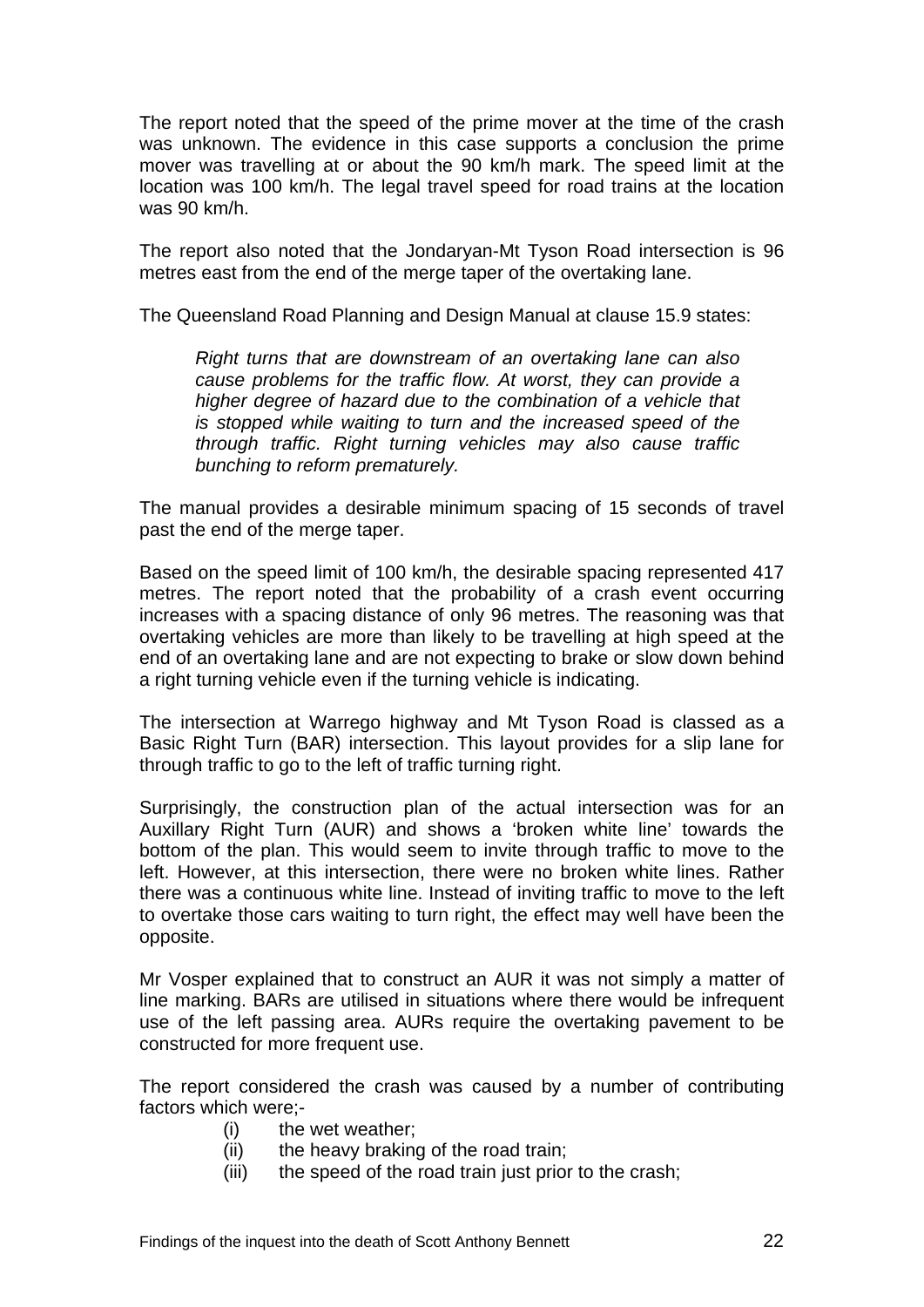- (iv) the road train being unloaded at the time of the crash;
- (v) the relatively low wet skid resistance of the road compared to dry conditions at the merge;
- (vi) the closeness of the end of the taper of the overtaking lane to the Jondaryan Mount Tyson Road intersection.

It was recommended that:

- (i) a VMS sign be installed on the eastbound lane warning drivers to take care during wet conditions; and
- (ii) arrangements be made to have the road surface friction supply improved by eliminating the flushed bitumen surface. The temporary VMS warning signs will then be removed.

The TMR report noted that even though the BAR intersection layout already exists, the line marking does not indicate to drivers that a BAR layout exists and consequently following drivers may not decide to pass to the left of a right turning vehicle and may instead stop behind a right turning vehicle. This would result in the establishment of a queue behind the right turning vehicle restricting the use of the passing lane to other following vehicles further back along the queue.

The TMR report noted that another option for the intersection might be a Channelised Right Turn, or CHR intersection. Mr Vosper said that as the highway was much busier than previously the intersection had crept into that traffic volume to warrant a CHR. With a CHR intersection, all traffic is directed to the left, and right turning traffic must make a deliberate deviation back to the right to perform the turn.

TMR's report agrees this is desirable for that intersection. However, TMR also advises that this type of variation appears to be part of a 5–15 year plan, for that intersection.

The report noted a number of alternative suggestions which could include the speed limit for both the overtaking lane and the highway and at the intersection be reduced to 80 km/h as soon as possible. If there is no reconfiguration of the intersection, the reduction of the speed should be considered as a means of allowing a longer reaction time for all vehicles engaged in traversing this particular intersection and the adjacent overtaking lane. Signing such as flashing amber warning lights could also be provided for the benefit of eastbound traffic, to accentuate the approaching hazardous intersection.

## <span id="page-24-0"></span>**Potential recommendations**

#### <span id="page-24-1"></span>**Remedial works undertaken by TMR and proposed remedial works**

Works to improve the surface texture at the location were completed in November 2012.

TMR advised that following the works in November 2012, the line marking was completed in accordance with current standards.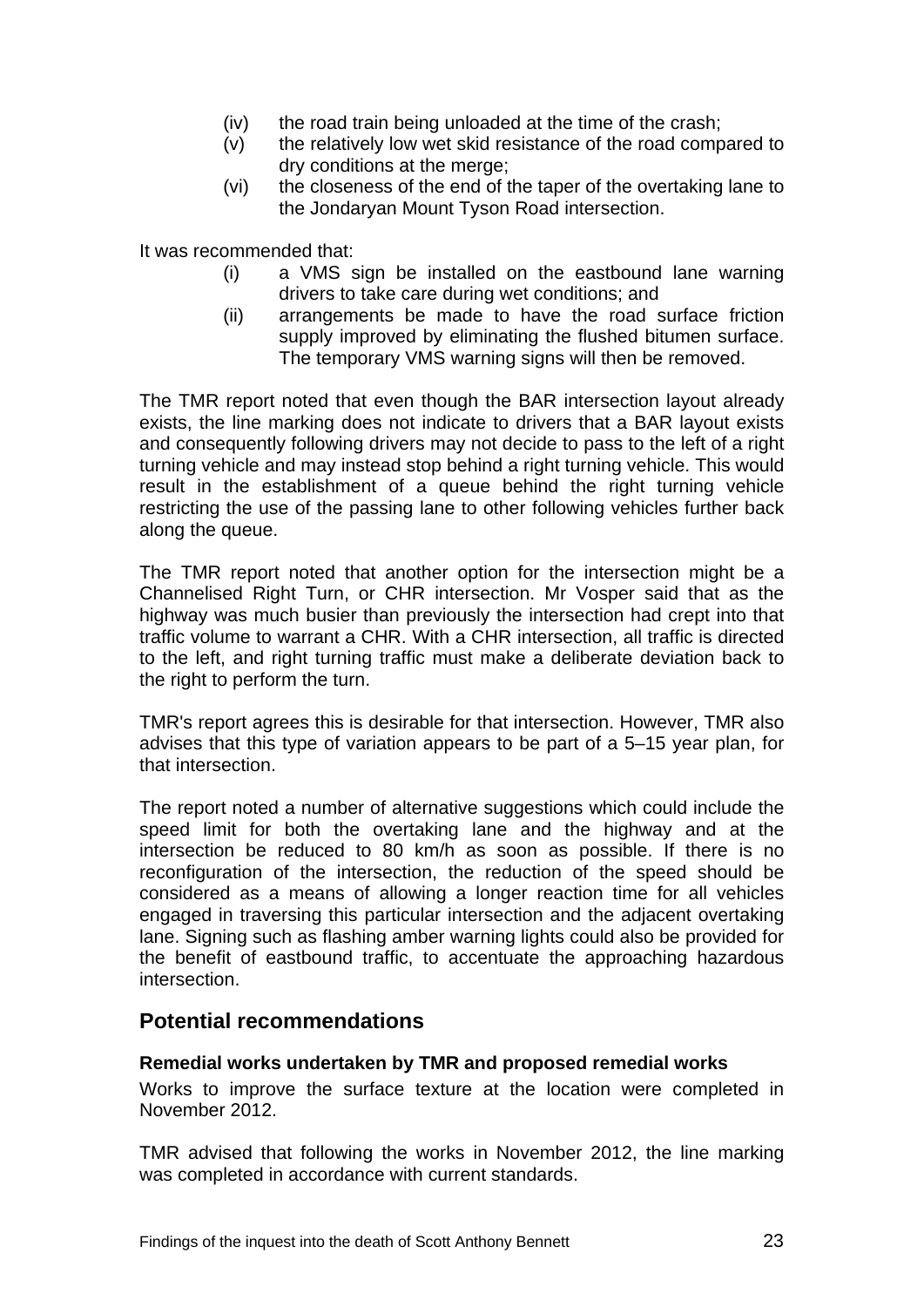TMR advised that the original layout for the Intersection Indicated an Auxiliary Right Turn intersection. Construction of a full depth pavement would have been required to incorporate this line marking. However due to budgetary constraints the construction contract was amended to a Basic Right turn which had been operating since 2001.

TMR have advised that it is currently finalising the design of an upgraded Channelised Right Turn-short intersection as identified for long-term remedial works. It was anticipated that tenders would be called for construction to commence in the first quarter of 2014.

**It will therefore be recommended** (if not already being implemented), that TMR proceed with the design and construction of a Channelised Right Turn at the intersection of the Warrego Highway and the Jondaryan Mount Tyson Road with priority.

#### <span id="page-25-0"></span>**Anti-locking Braking Systems (ABS) and Electronic Stability Control Systems (ESC)**

The Office of the State Coroner sought information from TMR concerning any consideration given on the viability of a mandated scheme for the use of ESC systems on new heavy transport vehicles, and/or the retrofitting of the system to current heavy vehicles.

The effectiveness of ESC systems has been the subject of considerable discussion within the industry and regulatory authorities for some years.

The issue was first raised before me at an inquest in 2007. $1$  It would seem uncontroversial to conclude that ESC can significantly reduce the likelihood of being involved in loss of control crashes. ESC has largely been mandated for passenger vehicles and sports utility vehicles.

At an inquest in 2011, the New South Wales Deputy Coroner recommended the fitting of stability control to vehicles transporting dangerous goods. The New South Wales Environment Protection Authority (EPA) has recently made a determination that prohibits the transport of dangerous goods in New South Wales by heavy vehicle tank trailers (including semitrailers, B-double trailers and dog trailers) manufactured on or after 1 July 2014 that are not fitted with electronic stability control.

The EPA has also advised that from 1 January 2019, electronic stability control will be required on all heavy vehicle tank trailers that are transporting dangerous goods in New South Wales.

TMR advised that since the implementation of the *Heavy Vehicle National Law Act 2012,* responsibility for vehicle standards for heavy vehicles has been transferred to the National Heavy Vehicle Accreditation Scheme (NHVAS).

l  $1$  Inquest into the death of Janet Louise Young delivered on 28/1/08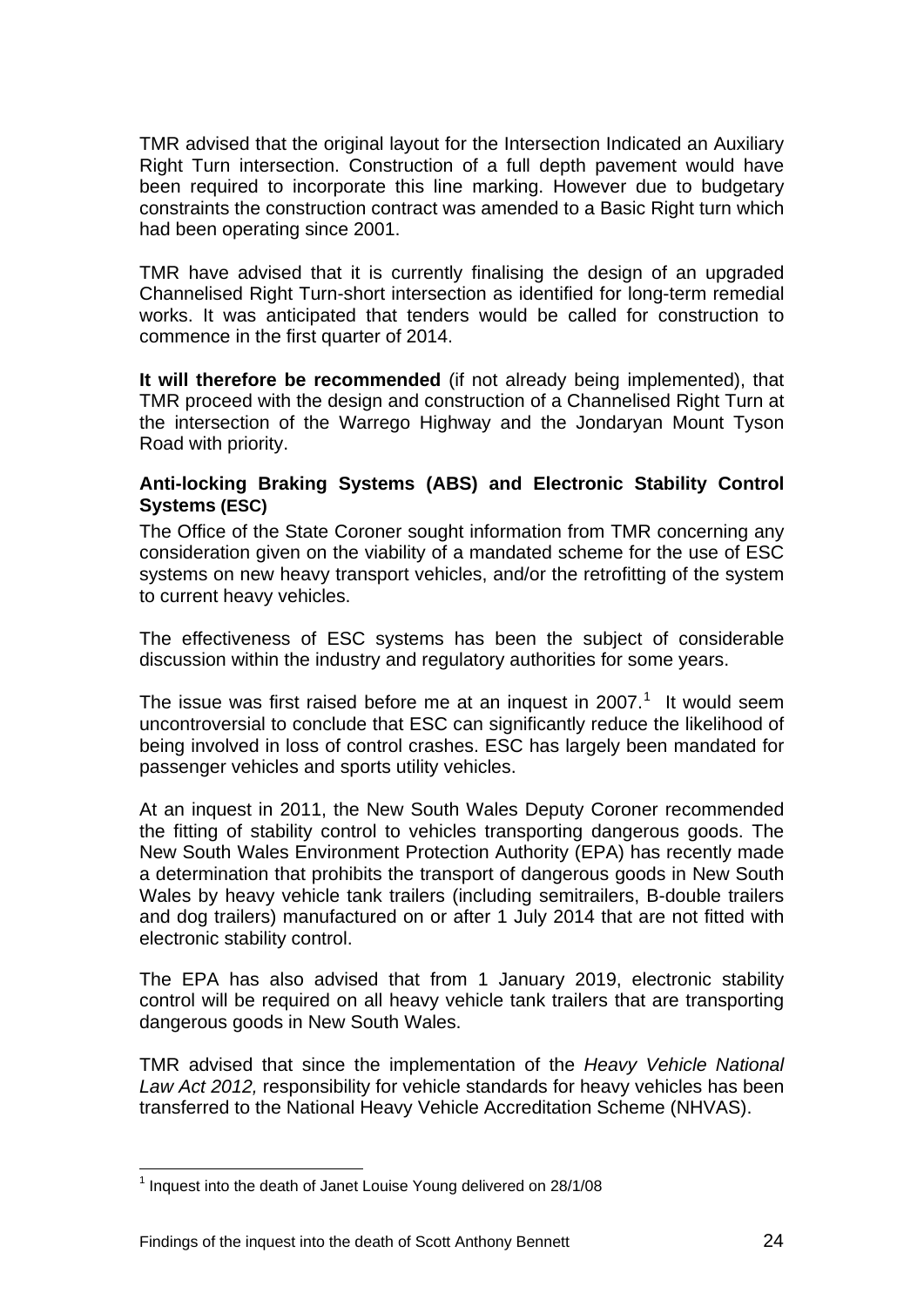TMR noted the Australian Government's current policy *is for the requirement for ABS on heavy trailers to come into force on 1 July 2014 for new model trailers and 1 January 2015 for all new trailers, consistent with the requirement for heavy trucks and buses.* 

*Work will continue with industry in developing a code of practice so that operators can optimise the performance of different braking technologies when combining trucks and trailers together.* 

*In line with the National Road Safety Strategy 2011 – 2020, plans will commence work on ESC this year. The new safety features on heavy vehicles (including ABS and ESC) will be mandated in a nationally consistent way by the Australian Government's Department of Infrastructure and Regional Development, in close consultation with the State transport agencies and the heavy vehicle manufacturing and operating industry. According to the timetable, ABS on heavy vehicles has been delivered in 2014, slightly ahead of schedule. Work on ESC on heavy vehicles begins in the latter half of 2014.* 

It is accepted that the mandating of these safety features on all heavy vehicles requires considerable consultation with Federal and State transport agencies and the manufacturing and transport industry. The difficulty will not be so much in relation to new model vehicles where it has largely been mandated. The difficulty will be the retrofitting to the many thousands of vehicles on Australian roads. Given there is clear policy support for its introduction and work in implementing a policy is currently on foot, I do not intend to make a specific recommendation. This is a significant issue which is best implemented and addressed by government and the manufacturing and transport operating industries.

# <span id="page-26-0"></span>**Conclusions**

When Mr Bennett and his wife saw the road train jack-knifing ahead of them, they were experiencing a nightmare no-one would want to face. Mr Bennett had no opportunity to take any satisfactory evasive action.

There were a number of factors identified by the FCU and TMR investigations, which contributed to this traumatic incident. It is difficult to fix a percentage of contribution to the various factors. I accept they all contributed in some part.

Certainly the intersection configuration combined with the slippery surface and wet road played a significant role. I do not find any of the other road users, particularly those turning right, played a role.

I am not at all convinced that Mr McGrath escapes total scrutiny. It is accepted he was driving at the speed limit for his vehicle. It is arguable in the circumstances of the wet road that a slower speed may have suited the circumstances.

Mr McGrath had never faced a jack-knife before. He had not been trained in such an emergency situation. He was unaware that a low weight load affects the braking characteristics of a road train. He was unaware of the technique of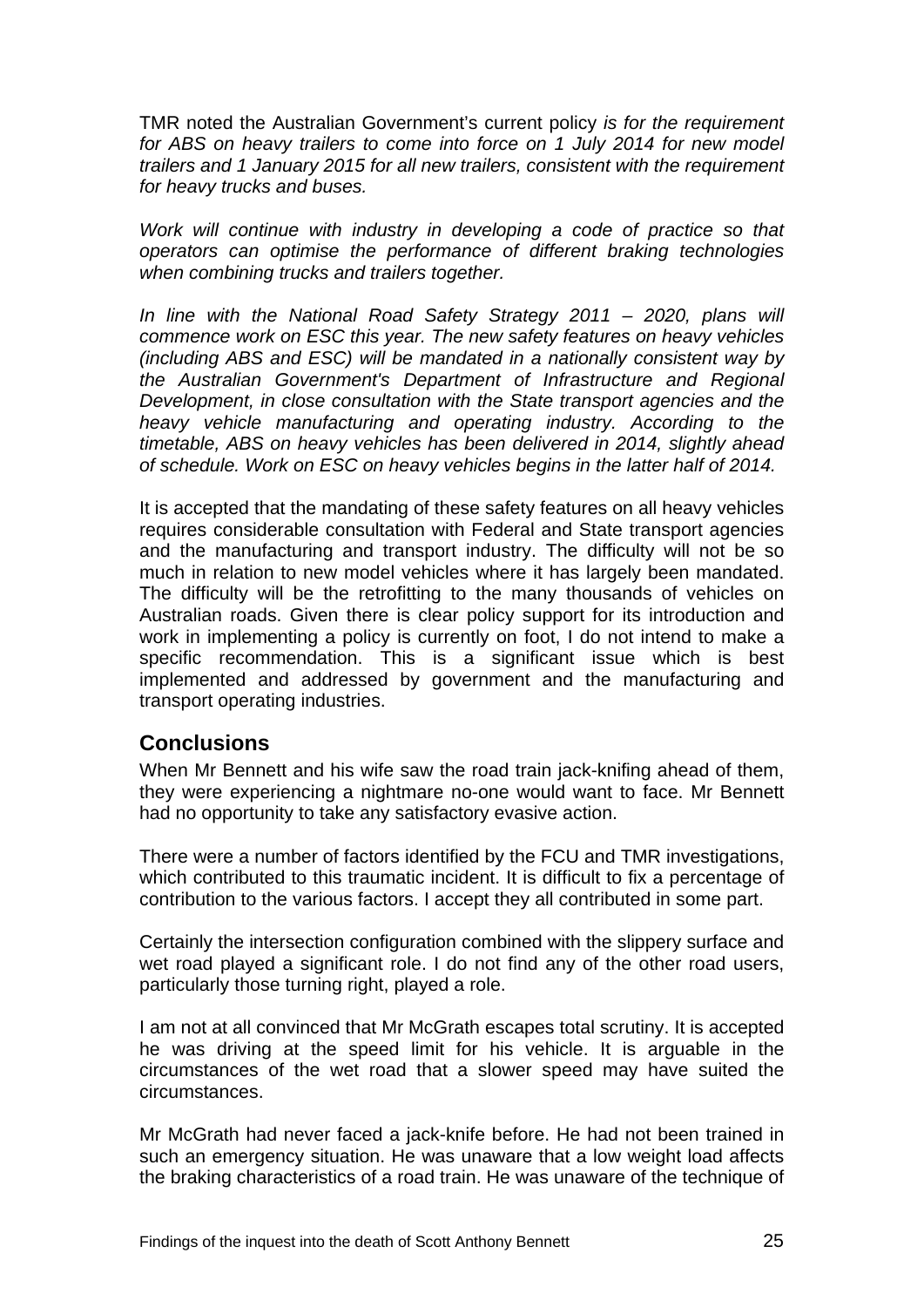driving to pulse the brakes to replicate an ABS system. It is accepted he may have had little time to contemplate those matters even if he was trained or aware of these factors. He may have made a mistake in braking as hard as he did. Some witnesses, including Mr Brooker, thought he had some room between the truck and the traffic ahead to take evasive action. I accept braking hard may have been the natural and inevitable reaction of most drivers.

I also find a significant factor was the dangerous condition of the brakes of each unit and in totality as a road train. Mr McLaren found that overall the brakes would have been partly operable but with reduced efficiency and an imbalance, which makes it quite unpredictable as to what would happen on the road when you needed to apply emergency braking.

It is not a coincidence that this fatal incident involved jack-knifing, which can only occur in braking conditions, and involved a road train unit that had seriously defective and reduced efficiency brakes. That such units were, and likely still are being driven on our roads is extraordinary and in my view is evidence of a lack of maintenance and servicing on the part of the various Loughlin Family entities that were responsible for such servicing. I am left with the impression, the Family group have not learned anything from this tragic event nor have they taken steps to examine, audit or improve the quality assurance of the servicing and maintenance of its trucks and trailers.

The appalling nature of the record keeping for the maintenance and servicing of these units is simply consistent with the largely haphazard approach of the Family group to quality assurance.

# <span id="page-27-0"></span>**Findings required by s. 45**

<span id="page-27-1"></span>**Identity of the deceased** – Scott Anthony Bennett

<span id="page-27-2"></span>

| intersection, and the wet road conditions<br>combined with an area of roadway with a low<br>wet skid resistance. | as a result of a combination of factors including<br>the defective condition of the road train braking<br>system, driver decision to brake heavily in the<br>face of an oncoming traffic build up largely due | How he died -<br>Mr Bennett died from injuries caused when the<br>motor vehicle he was driving was impacted by<br>a jack-knifing road train which crossed into his<br>path. He had no opportunity to evade the<br>inevitable collision. The jack-knifing occurred |
|------------------------------------------------------------------------------------------------------------------|---------------------------------------------------------------------------------------------------------------------------------------------------------------------------------------------------------------|-------------------------------------------------------------------------------------------------------------------------------------------------------------------------------------------------------------------------------------------------------------------|
|------------------------------------------------------------------------------------------------------------------|---------------------------------------------------------------------------------------------------------------------------------------------------------------------------------------------------------------|-------------------------------------------------------------------------------------------------------------------------------------------------------------------------------------------------------------------------------------------------------------------|

<span id="page-27-3"></span>

| Place of death $-$ | Warrego Highway JONDARYAN QLD 4403 |
|--------------------|------------------------------------|
|--------------------|------------------------------------|

<span id="page-27-4"></span>**Date of death**– 25 January 2012